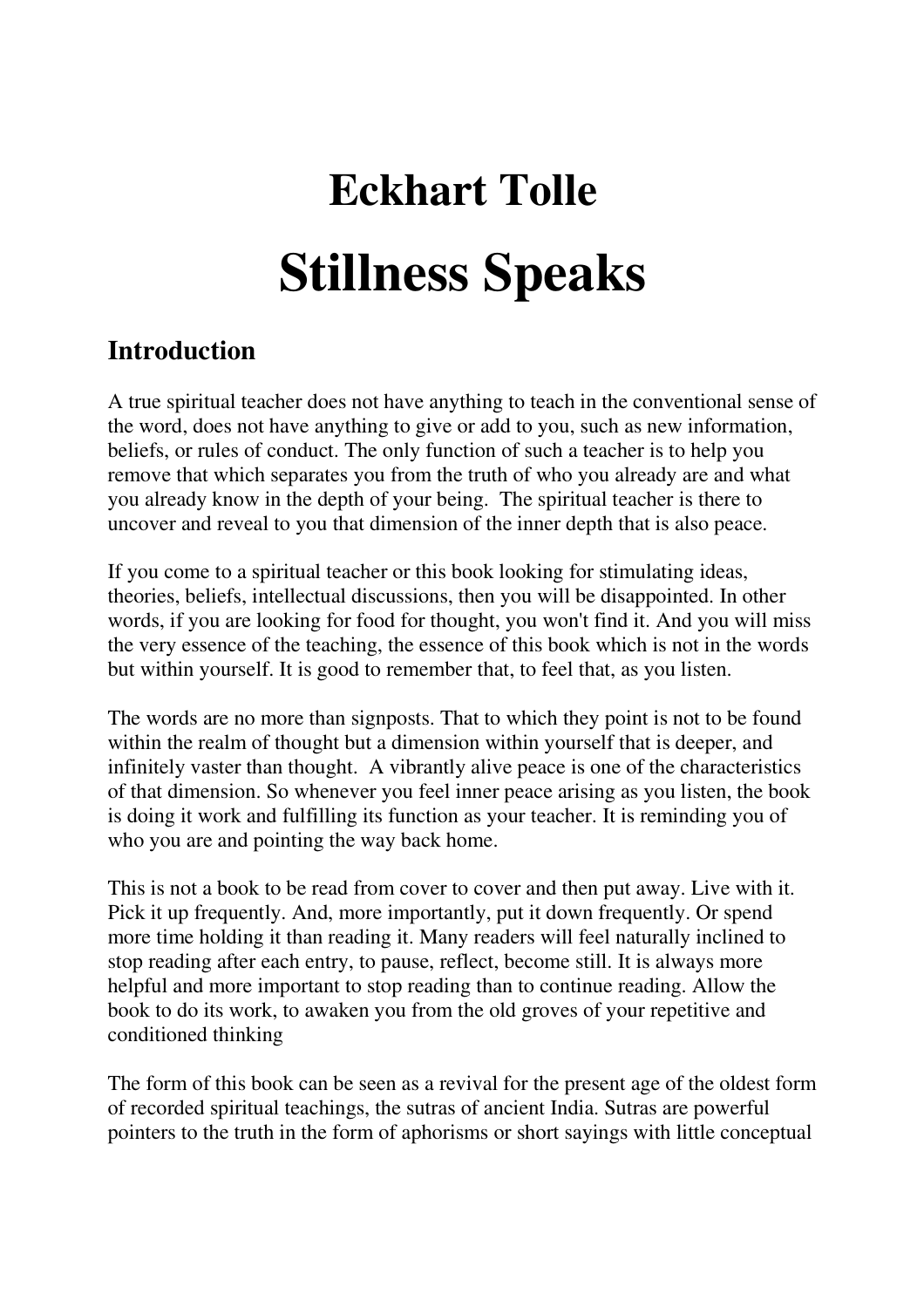elaboration. The Vedas and Upanishads are the early sacred teachings recorded in the form of sutras, as are the words of the Buddha. The sayings and parables of Jesus, too, when taken out of their narrative context could be regarded as sutras as well as the profound teachings contained in the Tao Te Ching, the ancient Chinese book of wisdom.

The advantage of the sutra form lies in its brevity. It does not engage the thinking mind more than is necessary. What it doesn't say, but only points to, is more important than what it says.

The sutra-like character, of the writings in this book is particularly marked in chapter 1, Silence and Stillness, which contains only the briefest of entries. This chapter contains the essence of the entire book and may be all that some readers require. The other chapters are there for those who need a few more signposts.

Just like the ancient sutras, the writings contained within this book are sacred and have come out of a state of consciousness we may call stillness. Unlike those sutras, however, they don't belong to any one religion or spiritual tradition, but are immediately accessible to the whole of humanity.

There is also an added sense of urgency here. The transformation of human consciousness is no longer a luxury, so to speak, available only to a few, isolated individuals, but a necessity if human kind is not to destroy itself. At the present time, the dysfunction of the old consciousness and the arising of the new are both accelerating. Paradoxically, things are getting worse and better at the same time, although the worse is more apparent because it makes so much noise.

This book, of course, uses words that in the act of reading or listening, become thoughts in your mind. But those are not ordinary thoughts: repetitive, noisy, selfserving, clamoring for attention. Just like every true spiritual teachers, just like the ancient sutras, the thoughts within this book don't say "look at me", but "look beyond me." Because the thoughts came out of stillness, they have power, the power to take you back into the same stillness from which they arose. That stillness is also inner peace. And that stillness and peace is the essence of your being. It is the stillness that will save and transform the world.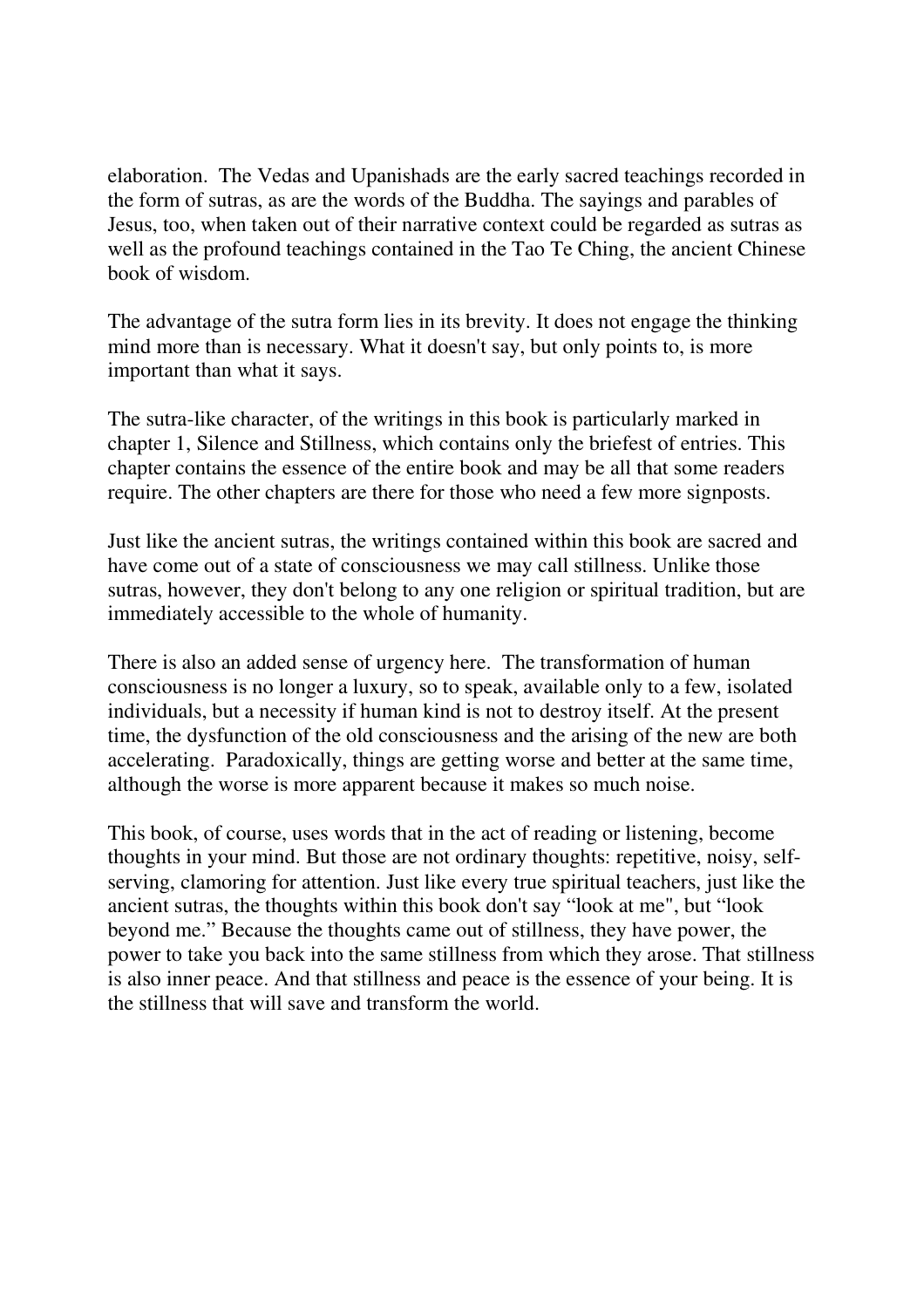#### Chapter 1 **Silence and Stillness**

When you lose touch with inner stillness, you lose touch with yourself. When you lose touch with yourself, you lose yourself in the world.

Your innermost sense of self, of who you are, is inseparable from stillness. This is the "I Am" that is deeper than name and form.

\*\*\*

Stillness is your essential nature. What is stillness? The inner space or awareness in which the words on this page are being perceived and become thoughts. Without that awareness, there would be no perception, no thoughts, no world.

You are that awareness, disguised as a person.

\*\*\*

The equivalent of external noise is the inner noise of thinking. The equivalent of external silence is inner stillness.

Whenever there is some silence around you — listen to it. That means just notice it. Pay attention to it. Listening to silence awakens the dimension of stillness within yourself, because it is only through stillness that you can be aware of silence.

See that in the moment of noticing the silence around you, you are not thinking. You are aware, but not thinking.

\*\*\*

When you become aware of silence, immediately there is that state of inner still alertness. You are present. You have stepped out of thousands of years of collective human conditioning.

\*\*\*

Look at a tree, a flower, a plant. Let your awareness rest upon it. How still they are, how deeply rooted in Being. Allow nature to teach you stillness.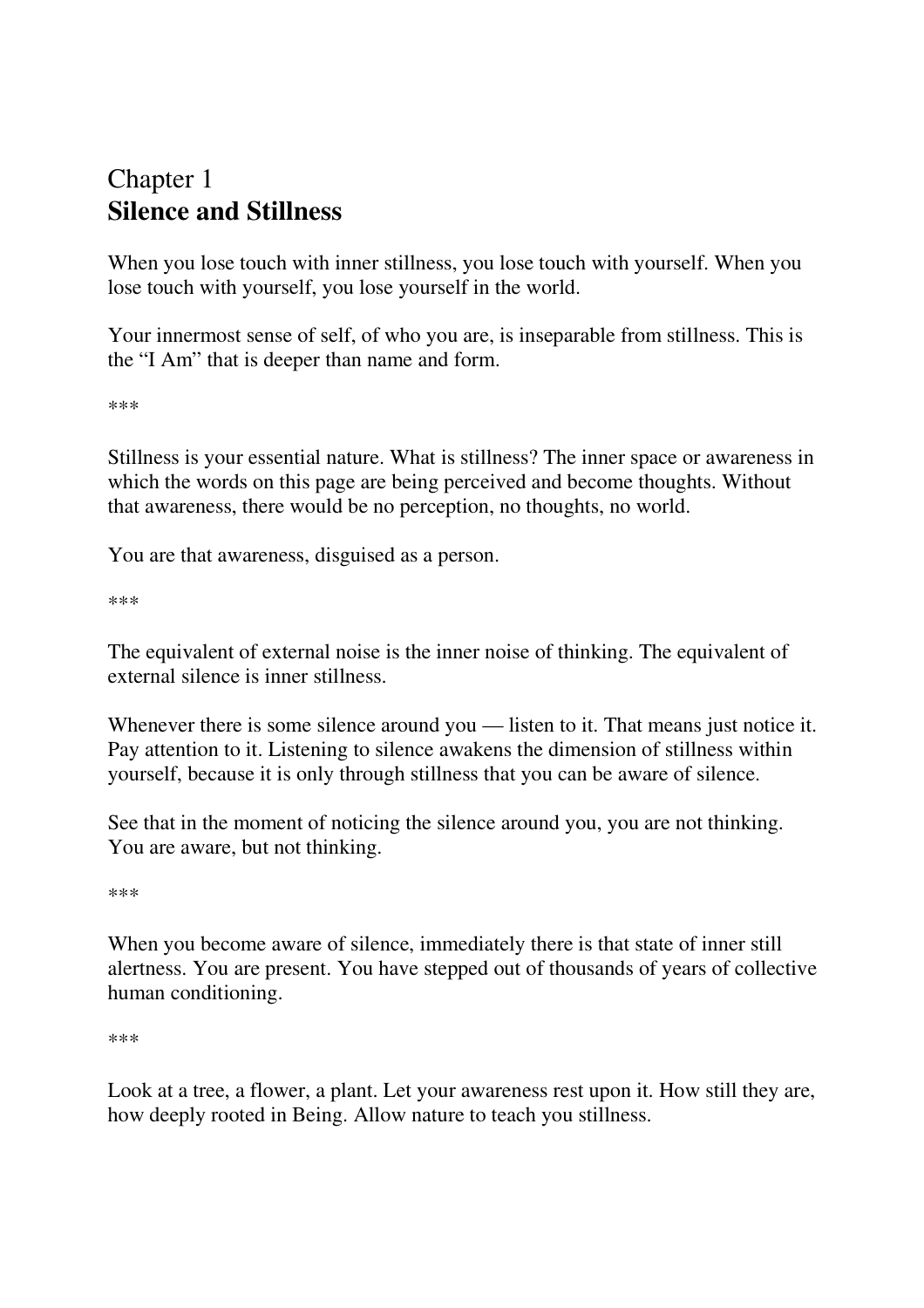\*\*\*

When you look at a tree and perceive its stillness, you become still yourself. You connect with it at a very deep level. You feel a oneness with whatever you perceive in and through stillness. Feeling the oneness of yourself with all things is love.

\*\*\*

Silence is helpful, but you don't need it in order to find stillness. Even when there is noise, you can be aware of the stillness underneath the noise, of the space in which the noise arises. That is the inner space of pure awareness, consciousness itself.

You can become aware of awareness as the background to all your sense perceptions, all your thinking. Becoming aware of awareness is the arising of inner stillness.

\*\*\*

Any disturbing noise can be as helpful as silence. How? By dropping your inner resistance to the noise, by allowing it to be as it is, this acceptance also takes you into that realm of inner peace that is stillness.

Whenever you deeply accept this moment as it is — no matter what form it takes — you are still, you are at peace.

\*\*\*

Pay attention to the gap — the gap between two thoughts, the brief, silent space between words in a conversation, between the notes of a piano or flute, or the gap between the in-breath and out-breath.

When you pay attention to those gaps, awareness of "something" becomes — just awareness. The formless dimension of pure consciousness arises from within you and replaces identification with form.

\*\*\*

True intelligence operates silently. Stillness is where creativity and solutions to problems are found.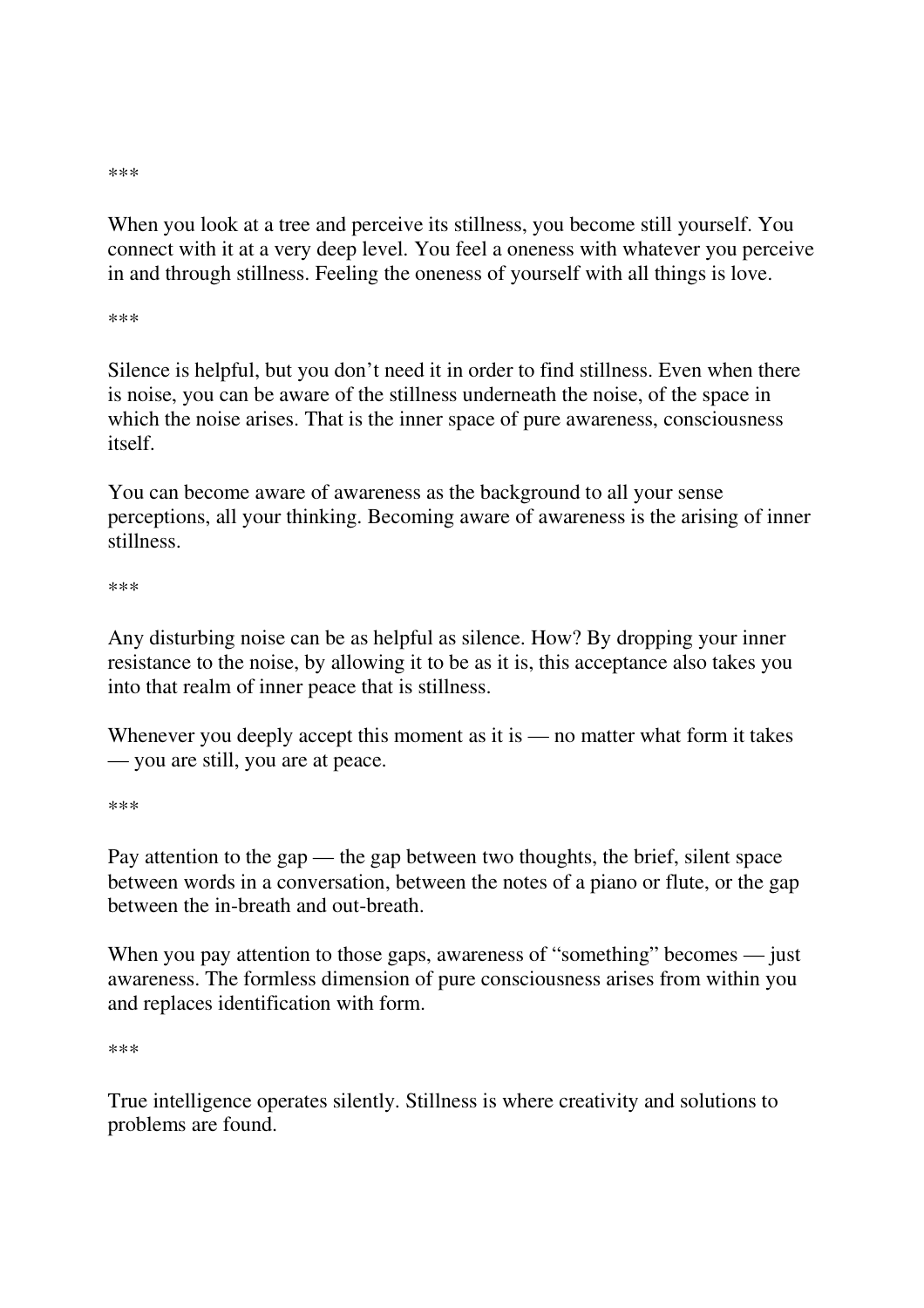\*\*\*

Is stillness just the absence of noise and content? No, it is intelligence itself — the underlying consciousness out of which every form is born. And how could that be separate from who you are? The form that you think you are came out of that and is being sustained by it.

It is the essence of all galaxies and blades of grass; of all flowers, trees, birds, and all other forms.

\*\*\*

Stillness is the only thing in this world that has no form. But then, it is not really a thing, and it is not of this world.

\*\*\*

When you look at a tree or a human being in stillness, who is looking? Something deeper than the person. Consciousness is looking at its creation.

In the Bible, it says that God created the world and saw that it was good. That is what you see when you look from stillness without thought.

\*\*\*

Do you need more knowledge? Is more information going to save the world, or faster computers, more scientific or intellectual analysis? Is it not wisdom that humanity needs most at this time?

But what is wisdom and where is it to be found? Wisdom comes with the ability to be still. Just look and just listen. No more is needed. Being still, looking, and listening activates the non-conceptual intelligence within you. Let stillness direct your words and actions.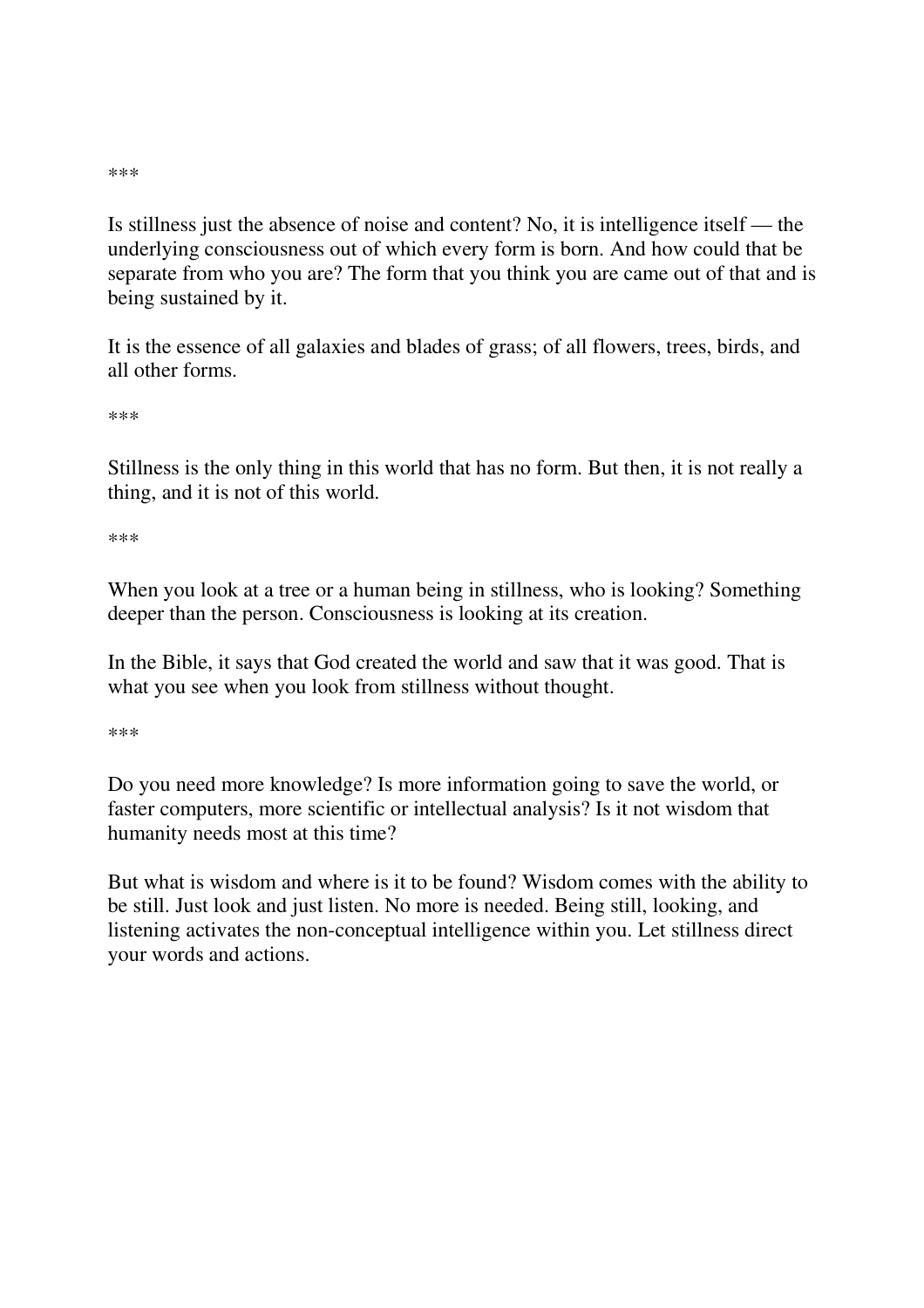### **Chapter 2 Beyond the Thinking Mind**

The human condition: Lost in thought.

\*\*\*

Most people spend their entire life imprisoned within the confines of their own thoughts. They never go beyond a narrow, mind-made, personalized sense of self that is conditioned by the past.

In you, as in each human being, there is a dimension of consciousness far deeper than thought. It is the very essence of who you are. We may call it presence, awareness, the unconditioned consciousness. In the ancient teachings, it is the Christ within, or your Buddha nature.

Finding that dimension frees you and the world from the suffering you inflict on yourself and others when the mind-made "little me" is all you know and runs your life. Love, joy, creative expansion, and lasting inner peace cannot come into your life except through that unconditioned dimension of consciousness.

If you can recognize, even occasionally, the thoughts that go through your mind as just thoughts, if you can witness your own mental-emotional reactive patterns as they happen, then that dimension is already emerging in you as the awareness in which thoughts and emotions happen — the timeless inner space in which the content of your life unfolds.

\*\*\*

The stream of thinking has enormous momentum that can easily drag you along with it. Every thought pretends that it matters so much. It wants to draw your attention in completely.

Here is a new spiritual practice for you: don't take your thoughts too seriously.

\*\*\*

How easy it is for people to become trapped in their conceptual prisons.

The human mind, in its desire to know, understand, and control, mistakes its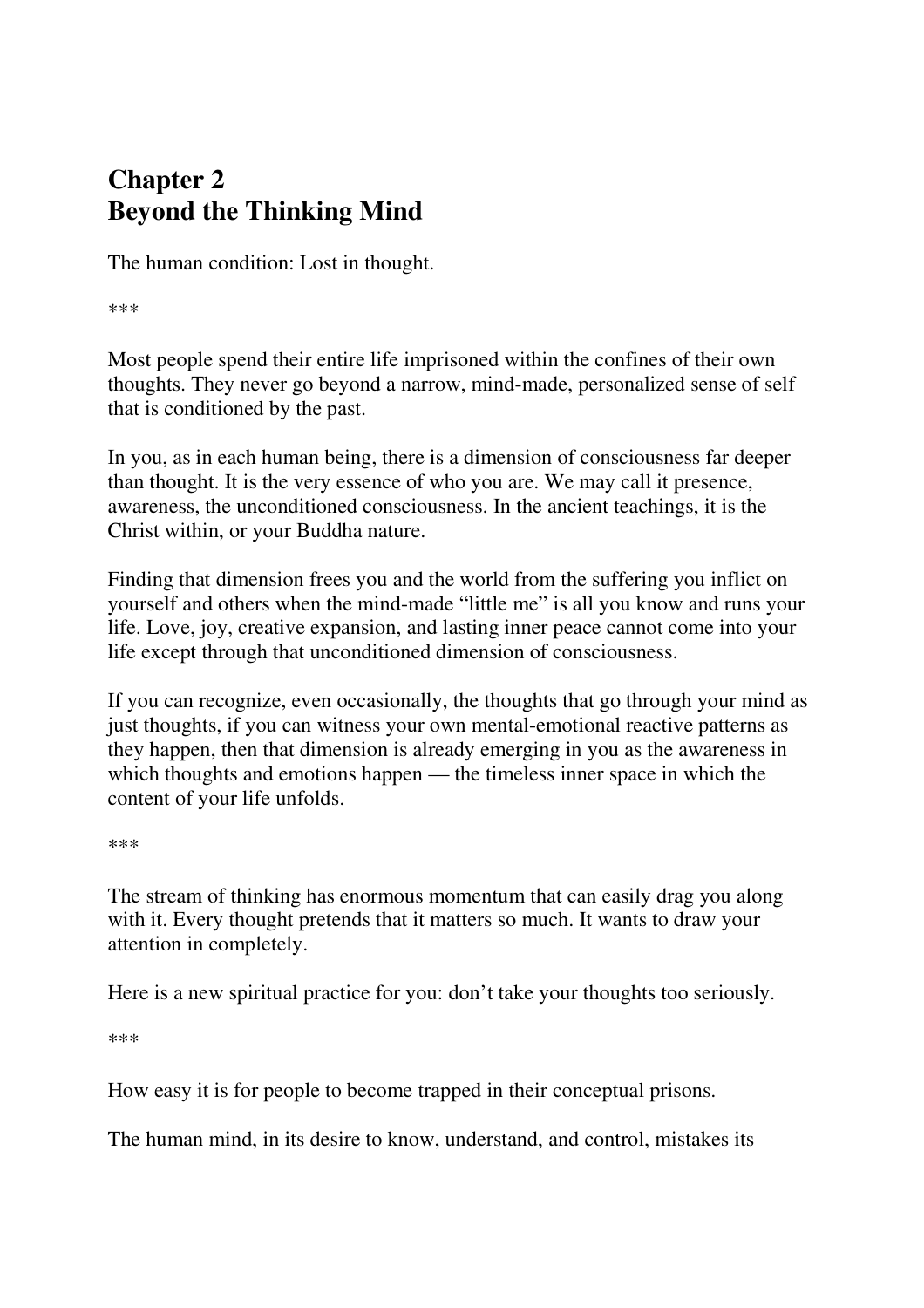opinions and viewpoints for the truth. It says: this is how it is. You have to be larger than thought to realize that however you interpret "your life" or someone else's life or behavior, however you judge any situation, it is no more than a viewpoint, one of many possible perspectives. It is no more than a bundle of thoughts. But reality is one unified whole, in which all things are interwoven, where nothing exists in and by itself. Thinking fragments reality — it cuts it up into conceptual bits and pieces.

The thinking mind is a useful and powerful tool, but it is also very limiting when it takes over your life completely, when you don't realize that it is only a small aspect of the consciousness that you are

\*\*\*

Wisdom is not a product of thought. The deep knowing that is wisdom arises through the simple act of giving someone or something your full attention. Attention is primordial intelligence, consciousness itself. It dissolves the barriers created by conceptual thought, and with this comes the recognition that nothing exists in and by itself. It joins the perceiver and the perceived in a unifying field of awareness. It is the healer of separation.

\*\*\*

Whenever you are immersed in compulsive thinking, you are avoiding what is. You don't want to be where you are. Here, Now.

\*\*\*

Dogmas — religious, political, scientific— arise out of the erroneous belief that thought can encapsulate reality or the truth. Dogmas are collective conceptual prisons. And the strange thing is that people love their prison cells because they give them a sense of security and a false sense of "I know."

Nothing has inflicted more suffering on humanity than its dogmas. It is true that every dogma crumbles sooner or later, because reality will eventually disclose its falseness; however, unless the basic delusion of it is seen for what it is, it will be replaced by others.

What is this basic delusion? Identification with thought.

\*\*\*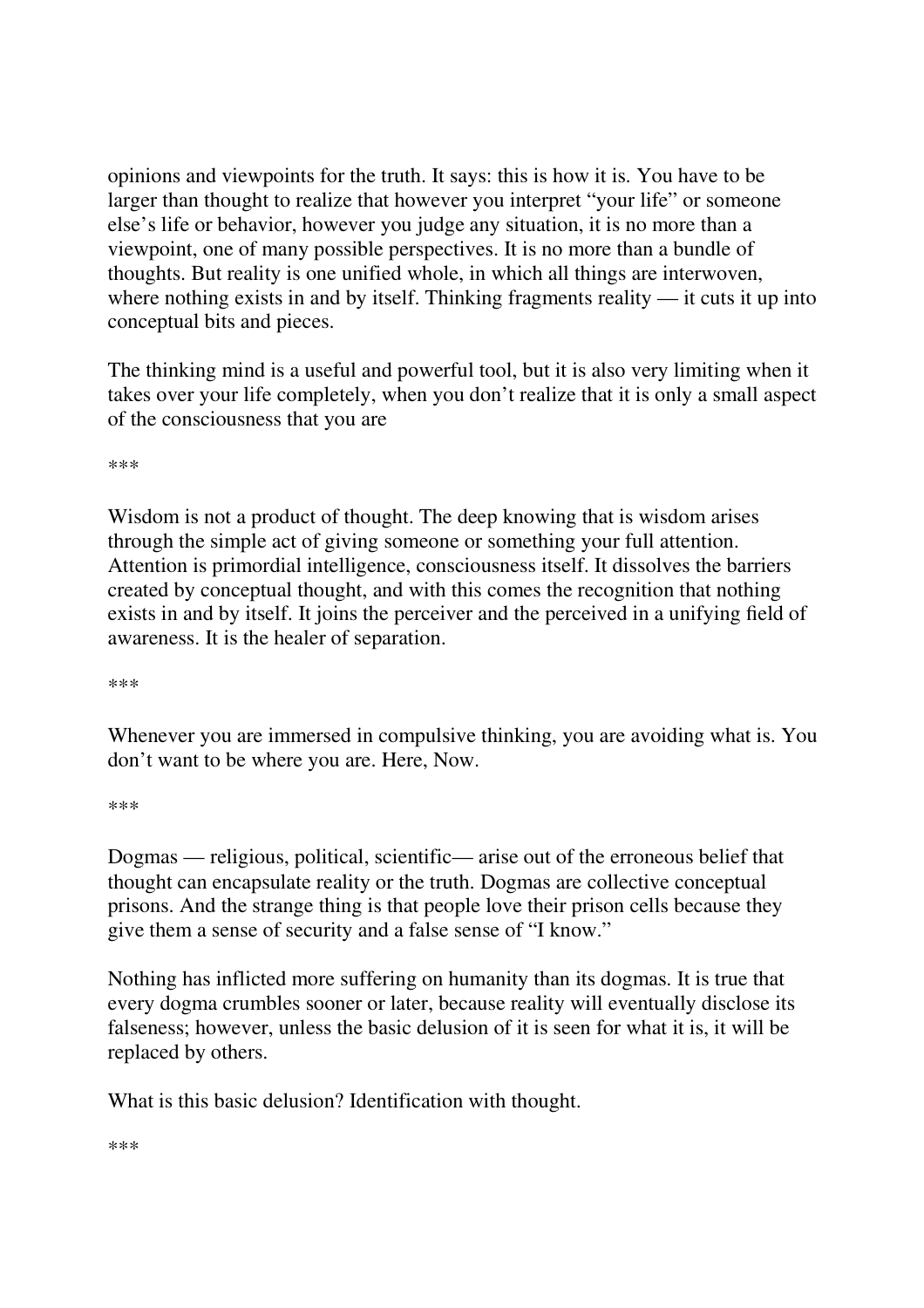Spiritual awakening is awakening from the dream of thought.

\*\*\*

The realm of consciousness is much vaster than thought can grasp. When you no longer believe everything you think, you step out of thought and see clearly that the thinker is not who you are.

\*\*\*

The mind exists in a state of "not enough" and so is always greedy for more. When you are identified with mind, you get bored and restless very easily. Boredom means the mind is hungry for more stimulus, more food for thought, and its hunger is not being satisfied.

When you feel bored, you can satisfy the mind's hunger by picking up a magazine, making a phone call, switching on the TV, surfing the web, going shopping, or and this is not uncommon — transferring the mental sense of lack and its need for more to the body and satisfy it briefly by ingesting more food.

Or you can stay bored and restless and observe what it feels like to be bored and restless. As you bring awareness to the feeling, there is suddenly some space and stillness around it, as it were. A little at first, but as the sense of inner space grows, the feeling of boredom will begin to diminish in intensity and significance. So even boredom can teach you who you are and who you are not.

You discover that a "bored person" is not who you are. Boredom is simply a conditioned energy movement within you. Neither are you an angry, sad, or fearful person. Boredom, anger, sadness, or fear are not "yours," not personal. They are conditions of the human mind. They come and go.

Nothing that comes and goes is you.

"I am bored." Who knows this?

"I am angry, sad, afraid." Who knows this?

You are the knowing, not the condition that is known.

\*\*\*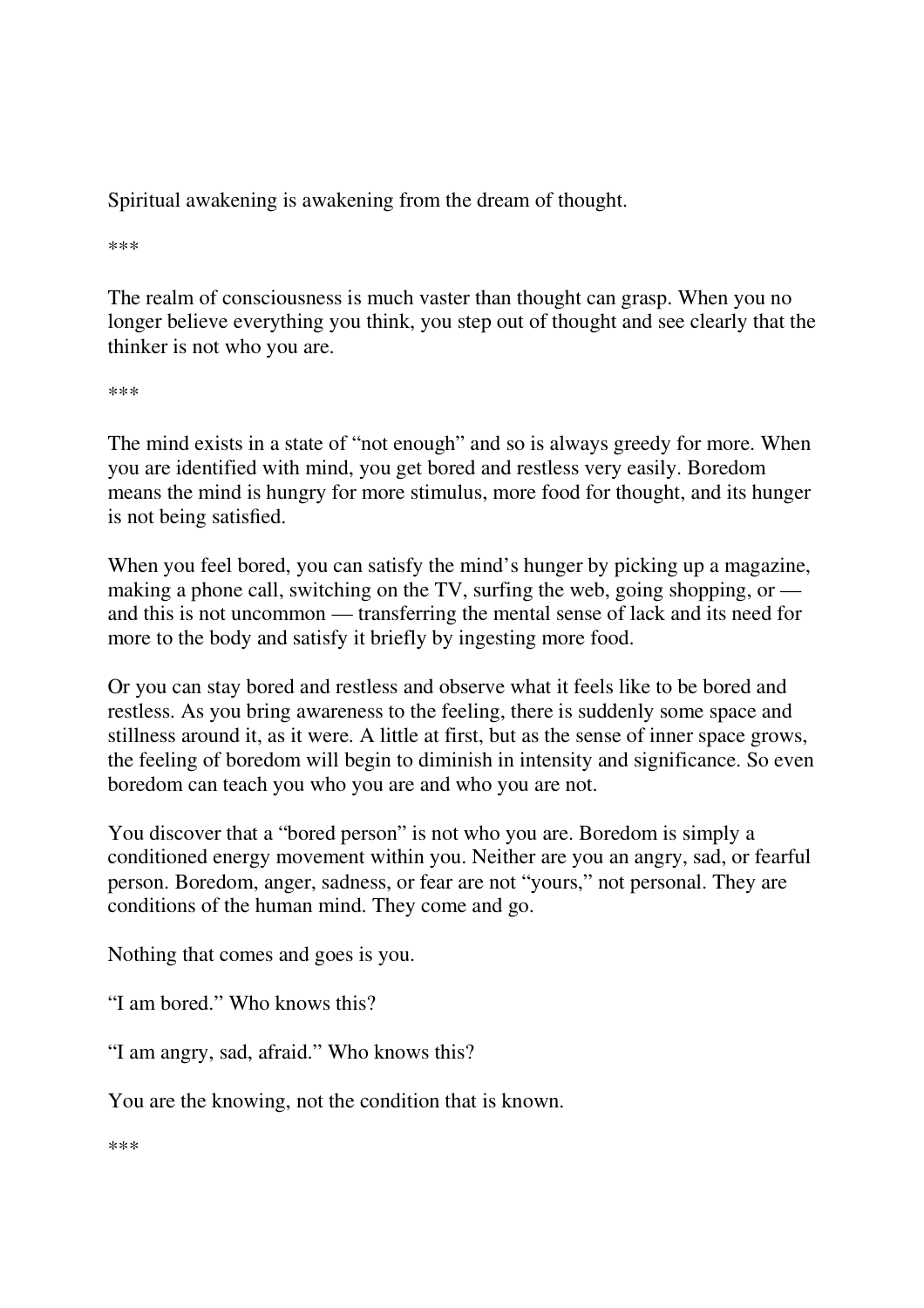Prejudice of any kind implies that you are identified with the thinking mind. It means you don't see the other human being anymore, but only your own concept of that human being. To reduce the aliveness of another human being to a concept is already a form of violence.

\*\*\*

Thinking that is not rooted in awareness becomes self-serving and dysfunctional. Cleverness devoid of wisdom is extremely dangerous and destructive. That is the current state of most of humanity. The amplification of thought as science and technology, although intrinsically neither good nor bad, has also become destructive because so often the thinking out of which it comes has no roots in awareness.

The next step in human evolution is to transcend thought. This is now our urgent task. It doesn't mean not to think anymore, but simply not to be completely identified with thought, possessed by thought.

\*\*\*

Feel the energy of your inner body. Immediately mental noise slows down or ceases. Feel it in your hands, your feet, your abdomen, your chest. Feel the life that you are, the life that animates the body.

The body then becomes a doorway, so to speak, into a deeper sense of aliveness underneath the fluctuating emotions and underneath your thinking.

\*\*\*

There is an aliveness in you that you can feel with your entire Being, not just in the head. Every cell is alive in that presence in which you don't need to think. Yet, in that state, if thought is required for some practical purpose, it is there. The mind can still operate, and it operates beautifully when the greater intelligence that you are uses it and expresses itself through it.

\*\*\*

You may have overlooked that brief periods in which you are "conscious without thought" are already occurring naturally and spontaneously in your life. You may be engaged in some manual activity, or walking across the room, or waiting at the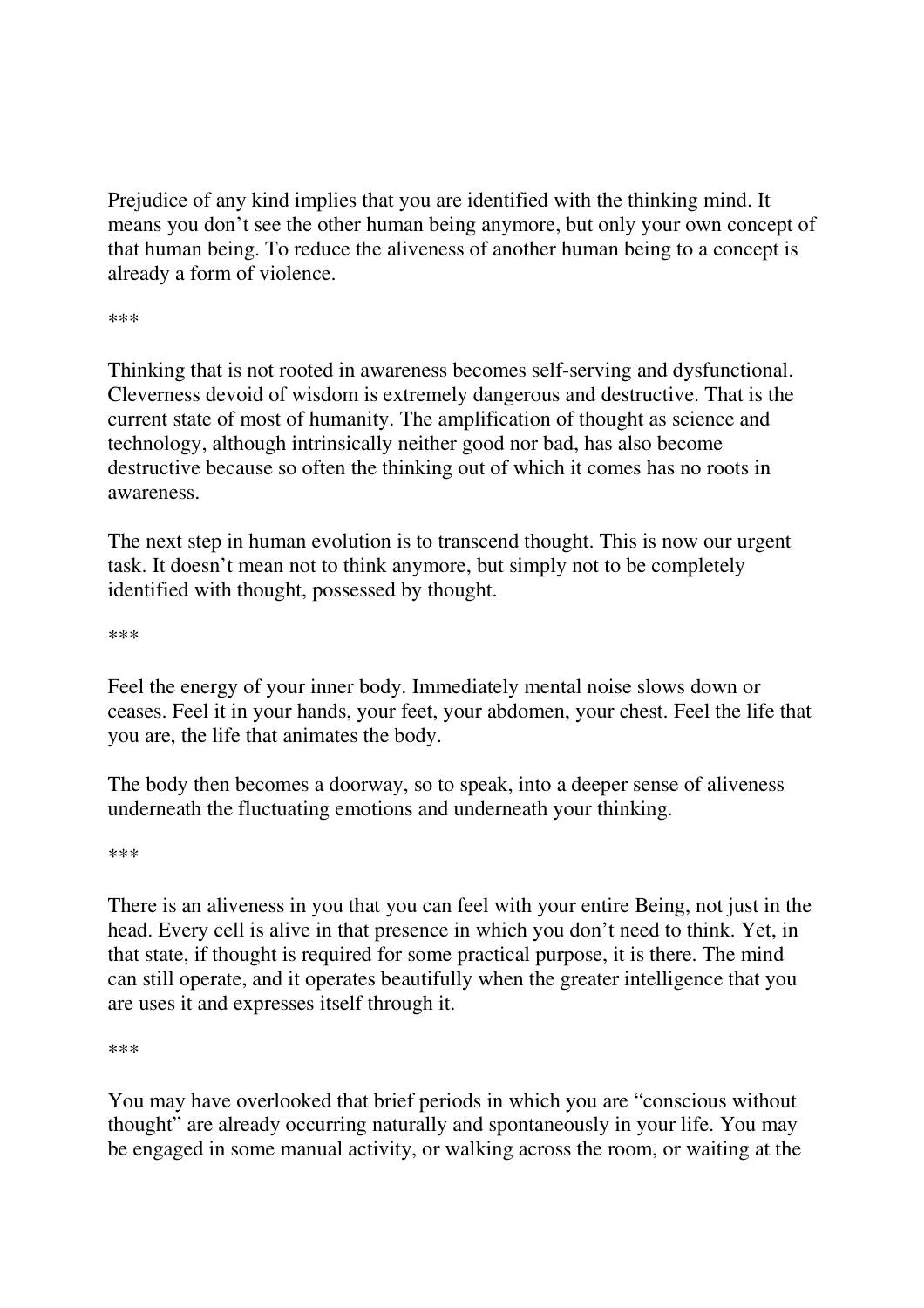airline counter, and be so completely present that the usual mental static of thought subsides and is replaced by an aware presence. Or you may find yourself looking at the sky or listening to someone without any inner mental commentary. Your perceptions become crystal clear, unclouded by thought.

To the mind, all this is not significant, because it has "more important" things to think about. It is also not memorable, and that's why you may have overlooked that it is already happening.

The truth is that it is the most significant thing that *can* happen to you. It is the beginning of a shift from thinking to aware presence.

\*\*\*

Become at ease with the state of "not knowing." This takes you beyond mind because the mind is always trying to conclude and interpret. It is afraid of not knowing. So, when you can be at ease with not knowing, you have already gone beyond the mind. A deeper knowing that is non-conceptual then arises out of that state.

\*\*\*

Artistic creation, sports, dance, teaching, counseling — mastery in any field of endeavor implies that the thinking mind is either no longer involved at all or at least is taking second place. A power and intelligence greater than you and yet one with you in essence takes over. There is no decision-making process anymore; spontaneous right action happens, and "you" are not doing it. Mastery of life is the opposite of control. You become aligned with the greater consciousness. *It* acts, speaks, does the works.

\*\*\*

A moment of danger can bring about a temporary cessation of the stream of thinking and thus give you a taste of what it means to be present, alert, aware.

\*\*\*

The Truth is far more all-encompassing than the mind could ever comprehend. No thought can encapsulate the Truth. At best, it can point to it. For example, it can say: "All things are intrinsically one." That is a pointer, not an explanation. Understanding these words means feeling deep within you the truth to which they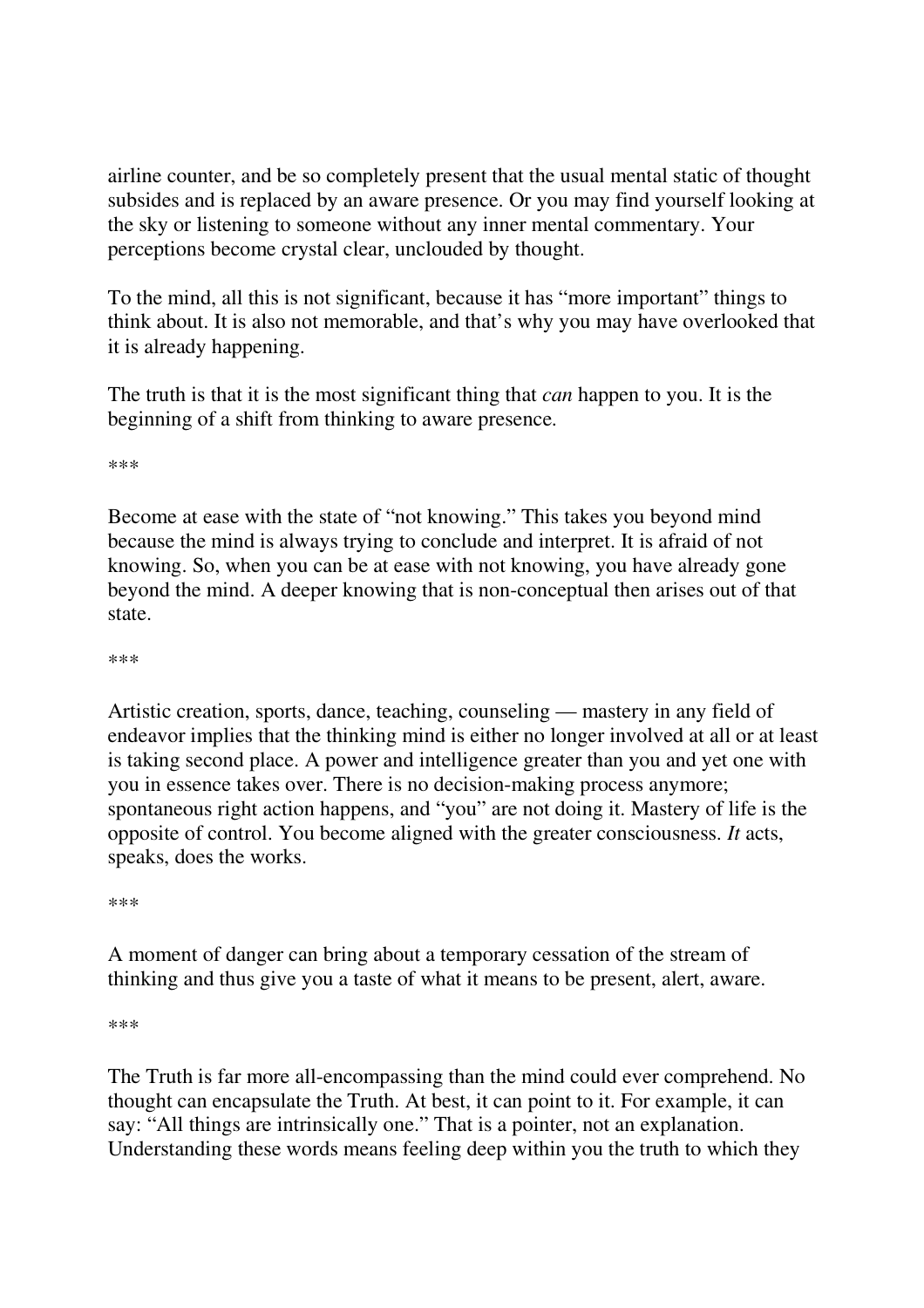point.

## **Chapter 3 The Egoic Self**

The mind is incessantly looking not only for food for thought; it is looking for food for its identity, its sense of self. This is how the ego comes into existence and continuously re-creates itself.

\*\*\*

When you think or speak about yourself, when you say, "I," what you usually refer to is "me and my story." This is the "I" of your likes and dislikes, fears and desires, the "I" that is never satisfied for long. It is a mind-made sense of who you are, conditioned by the past and seeking to find its fulfillment in the future.

Can you see that this "I" is fleeting, a temporary formation, like a wave pattern on the surface of the water?

Who is it that sees this? Who is it that is aware of the fleetingness of your physical and psychological form? I am. This is the deeper "I" that has nothing to do with past and future.

\*\*\*

What will be left of all the fearing and wanting associated with your problematic life situation that every day takes up most of your attention? A dash–one or two inches long, between the date of birth and date of death on your gravestone.

To the egoic self, this is a depressing thought. To you, it is liberating.

\*\*\*

When each thought absorbs your attention completely, it means you identify with the voice in your head. Thought then becomes invested with a sense of self. This is the ego, the mind-made "me." That mentally constructed self feels incomplete and precarious. That's why fearing and wanting are its predominant emotions and motivating forces.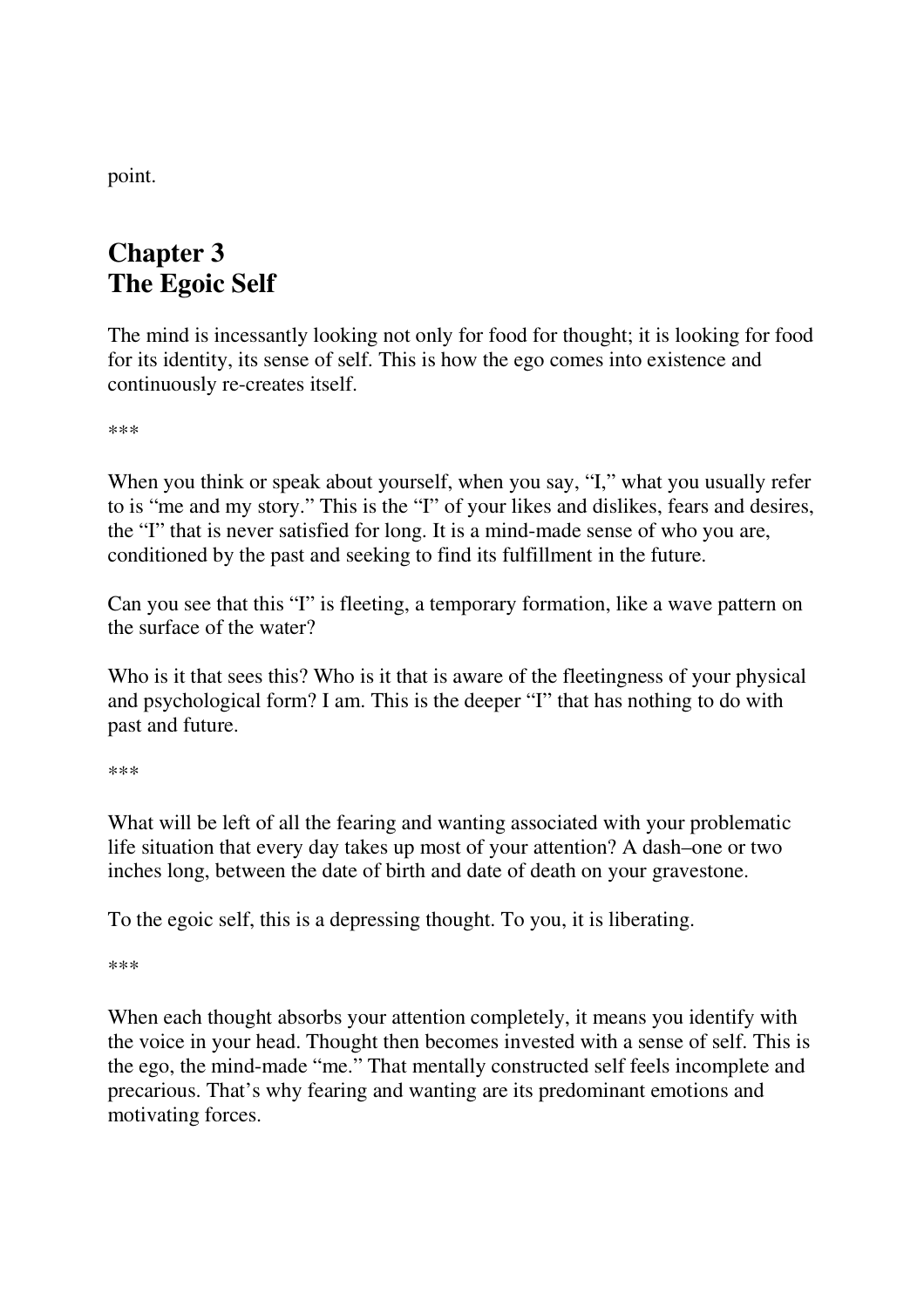When you recognize that there is a voice in your head that pretends to be you and never stops speaking, you are awakening out of your unconscious identification with the stream of thinking. When you notice that voice, you realize that who you are is not the voice–the thinker–but the one who is aware of it.

Knowing yourself as the awareness behind the voice is freedom.

\*\*\*

The egoic self is always engaged in seeking. It is seeking more of this or that to add to itself, to make itself feel more complete. This explains the ego's compulsive preoccupation with future.

Whenever you become aware of yourself "living for the next moment," you have already stepped out of that egoic mind pattern, and the possibility of choosing to give your full attention to this moment arises simultaneously.

By giving your full attention to this moment, an intelligence far greater than the egoic mind enters your life.

\*\*\*

When you live through the ego, you always reduce the present moment to a means to an end. You live for the future, and when you achieve your goals, they don't satisfy you, at least not for long.

When you give more attention to the doing than to the future result that you want to achieve through it, you break the old egoic conditioning. Your doing then becomes not only a great deal more effective, but infinitely more fulfilling and joyful.

\*\*\*

Almost every ego contains at least an element of what we might call "victim identity." Some people have such a strong victim image of themselves that it becomes the central core of their ego. Resentment and grievances form an essential part of their sense of self.

Even if your grievances are completely "justified," you have constructed an identity for yourself that is much like a prison whose bars are made of thought forms. See what you are doing to yourself, or rather what your mind is doing to you. Feel the emotional attachment you have to your victim story and become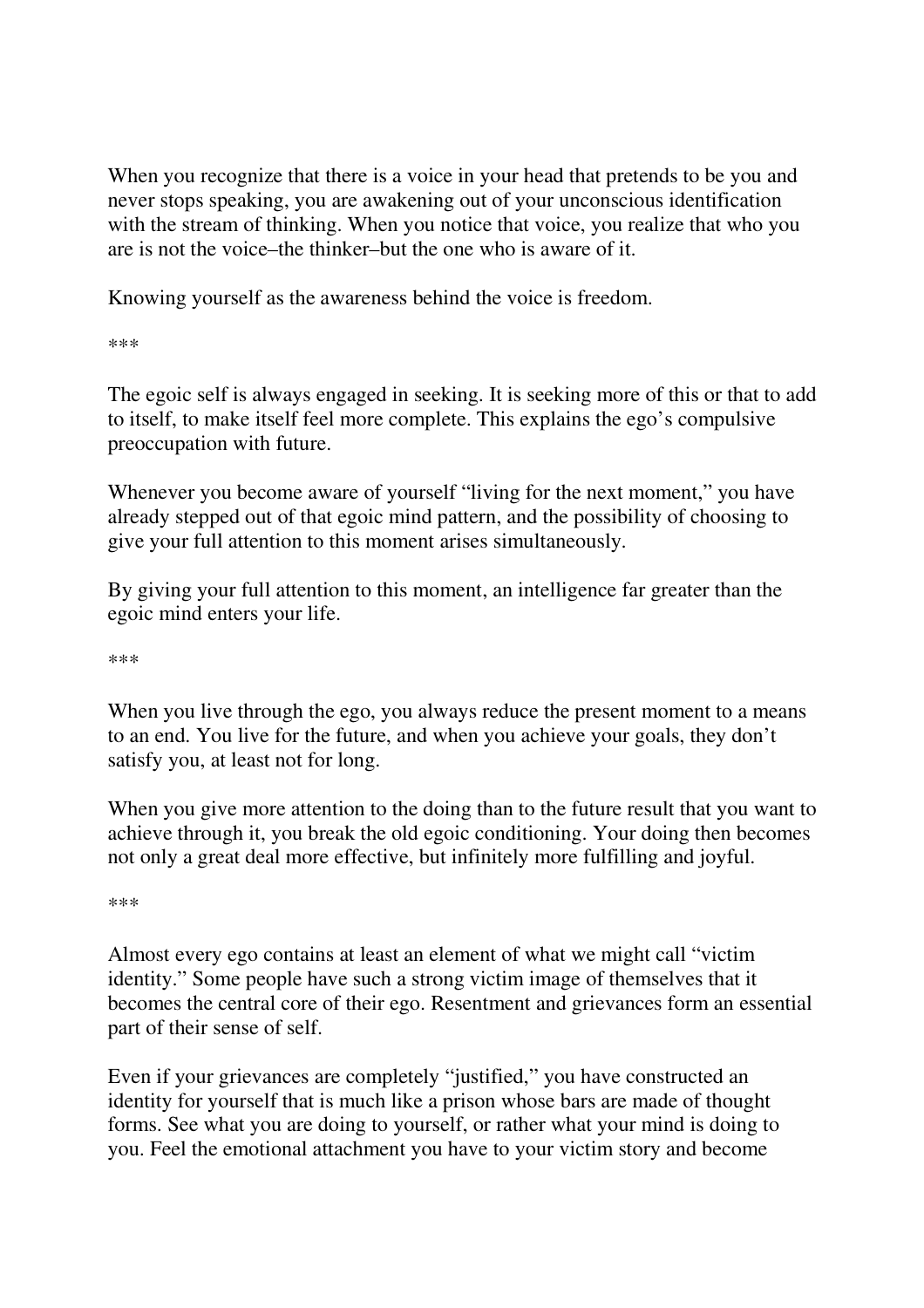aware of the compulsion to think or talk about it. Be there as the witnessing presence of your inner state. You don't have to do anything. With the awareness comes transformation and freedom.

\*\*\*

Complaining and reactivity are favorite mind patterns through which the ego strengthens itself. For many people, a large part of their mental-emotional activity consists of complaining and reacting against this or that. By doing this, you make others or a situation "wrong" and yourself "right." Through being "right," you feel superior, and through feeling superior, you strengthen your sense of self. In reality, of course, you are only strengthening the illusion of ego.

Can you observe those patterns within yourself and recognize the complaining voice in your head for what it is?

\*\*\*

The egoic sense of self needs conflict because its sense of a separate identity gets strengthened in fighting against this or that, and in demonstrating that this is "me" and that is not "me."

Not infrequently, tribes, nations, and religions derive a strengthened sense of collective identity from having enemies. Who would the "believer" be without the "unbeliever?"

\*\*\*

In your dealings with people, can you detect subtle feelings of either superiority or inferiority toward them? You are looking at the ego, which lives through comparison.

Envy is a by-product of the ego, which feels diminished if something good happens to someone else, or someone has more, knows more, or can do more than you. The ego's identity depends on comparison and feeds on more. It will grasp at anything. If all else fails, you can strengthen your fictitious sense of self through seeing yourself as more unfairly treated by life or more ill than someone else. What are the stories, the fictions from which you derive your sense of self?

\*\*\*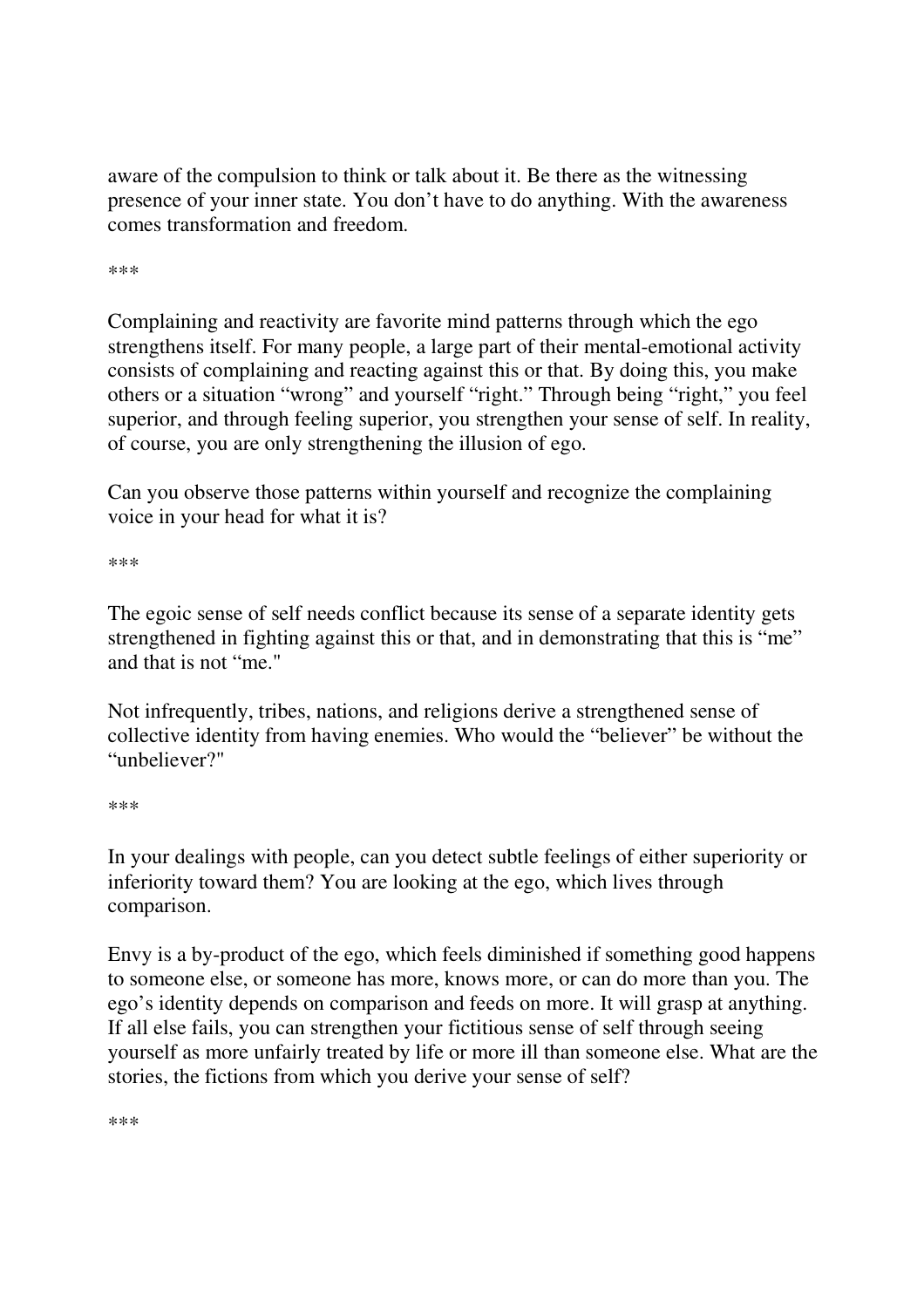Built into the very structure of the egoic self is a need to oppose, resist, and exclude to maintain the sense of separateness on which its continued survival depends. So there is "me" against the "other," "us" against "them."

The ego needs to be in conflict with something or someone. That explains why you are looking for peace and joy and love but cannot tolerate them for very long. You say you want happiness but are addicted to your unhappiness.

Your unhappiness ultimately arises not from the circumstances of your life but from the conditioning of your mind.

\*\*\*

Do you carry feelings of guilt about something you did–or failed to do–in the past? This much is certain: you acted according to your level of consciousness or rather unconsciousness at that time. If you had been more aware, more conscious, you would have acted differently.

Guilt is another attempt by the ego to create an identity, a sense of self. To the ego, it doesn't matter whether that self is positive or negative. What you did or failed to do was a manifestation of unconsciousness–human unconsciousness. The ego, however, personalizes it and says, "I did that," and so you carry a mental image of yourself as "bad."

Throughout history humans have inflicted countless violent, cruel, and hurtful acts on each other, and continue to do so. Are they all to be condemned; are they all guilty? Or are those acts simply expressions of unconsciousness, an evolutionary stage that we are now growing out of?

Jesus' words, "Forgive them for they know not what they do," also apply to yourself.

\*\*\*

If you set egoic goals for the purpose of freeing yourself, enhancing yourself or your sense of importance, even if you achieve them, they will not satisfy you.

Set goals, but know that the arriving is not all that important. When anything arises out of presence, it means this moment is not a means to an end: the doing is fulfilling in itself every moment. You are no longer reducing the Now to a means to an end, which is the egoic consciousness.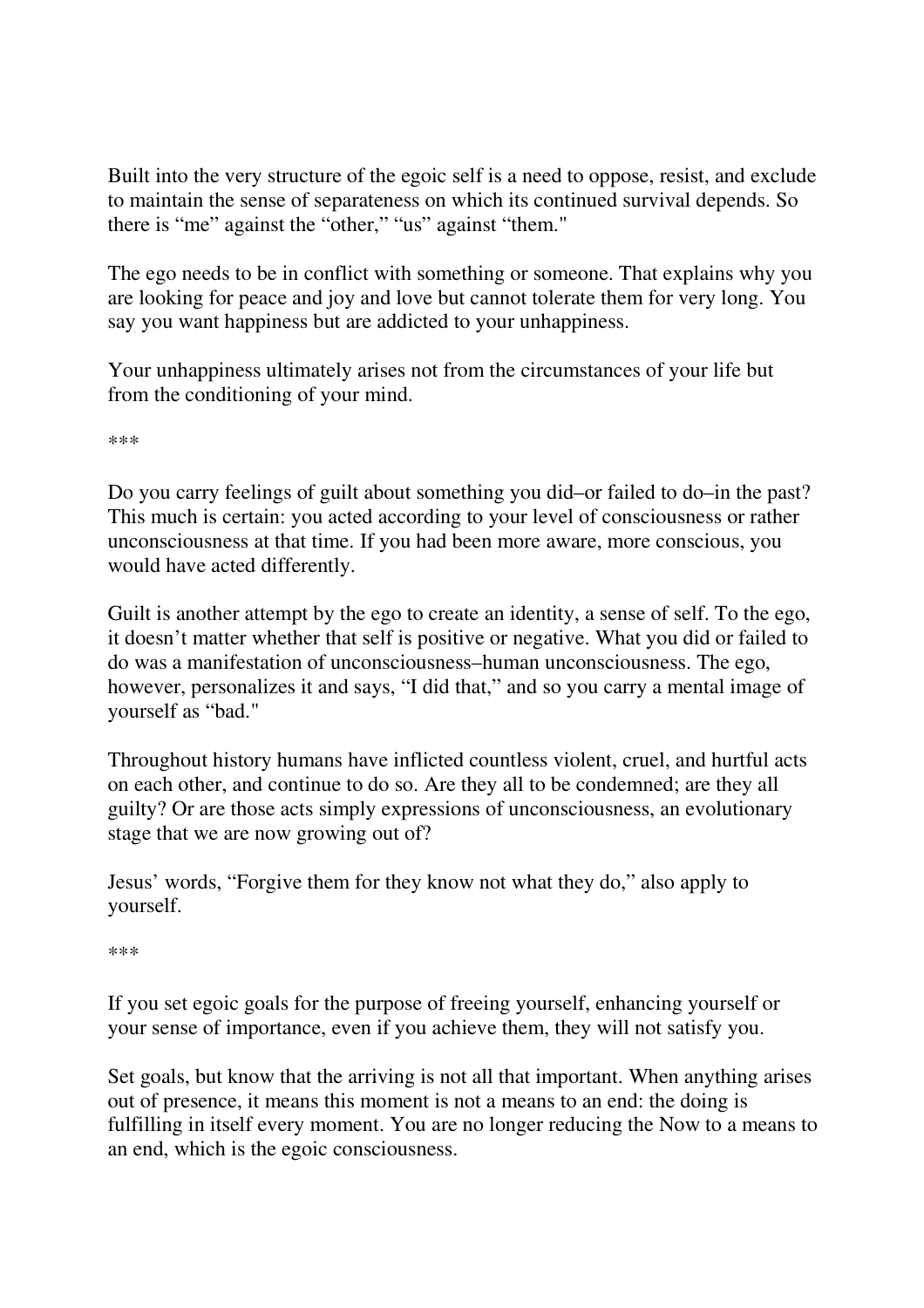"No self, no problem," said the Buddhist master when asked to explain the deeper meaning of Buddhism.

## **Chapter 4 The Now**

On the surface it seems that the present moment is only one of many, many moments. Each day of your life appears to consist of thousands of moments where different things happen. Yet if you look more deeply, is there not only one moment, ever? Is life ever not this moment? This one moment, now, is the only thing you can never escape from. The one constant factor in your life. No matter what happens. No matter how much your life changes. One thing is certain. Its always now. Since there is no escape from the now, why not welcome it, become friendly with it.

\*\*\*

When you make friends with the present moment, you feel at home no matter where you are. When you don't feel at home in the now, no matter where you go, you will carry unease with you.

\*\*\*

The present moment is as it is, always. Can you let it be?

\*\*\*

The division of life into past, present and future is mind made, and, ultimately, illusory.

The past and future are thought forms, mental abstractions. The past can only be remembered Now. What you remember is an event that took place in the Now and you remember it Now. The future, when it comes, is the Now. So the only thing that is real, the only thing that ever is, is the Now.

\*\*\*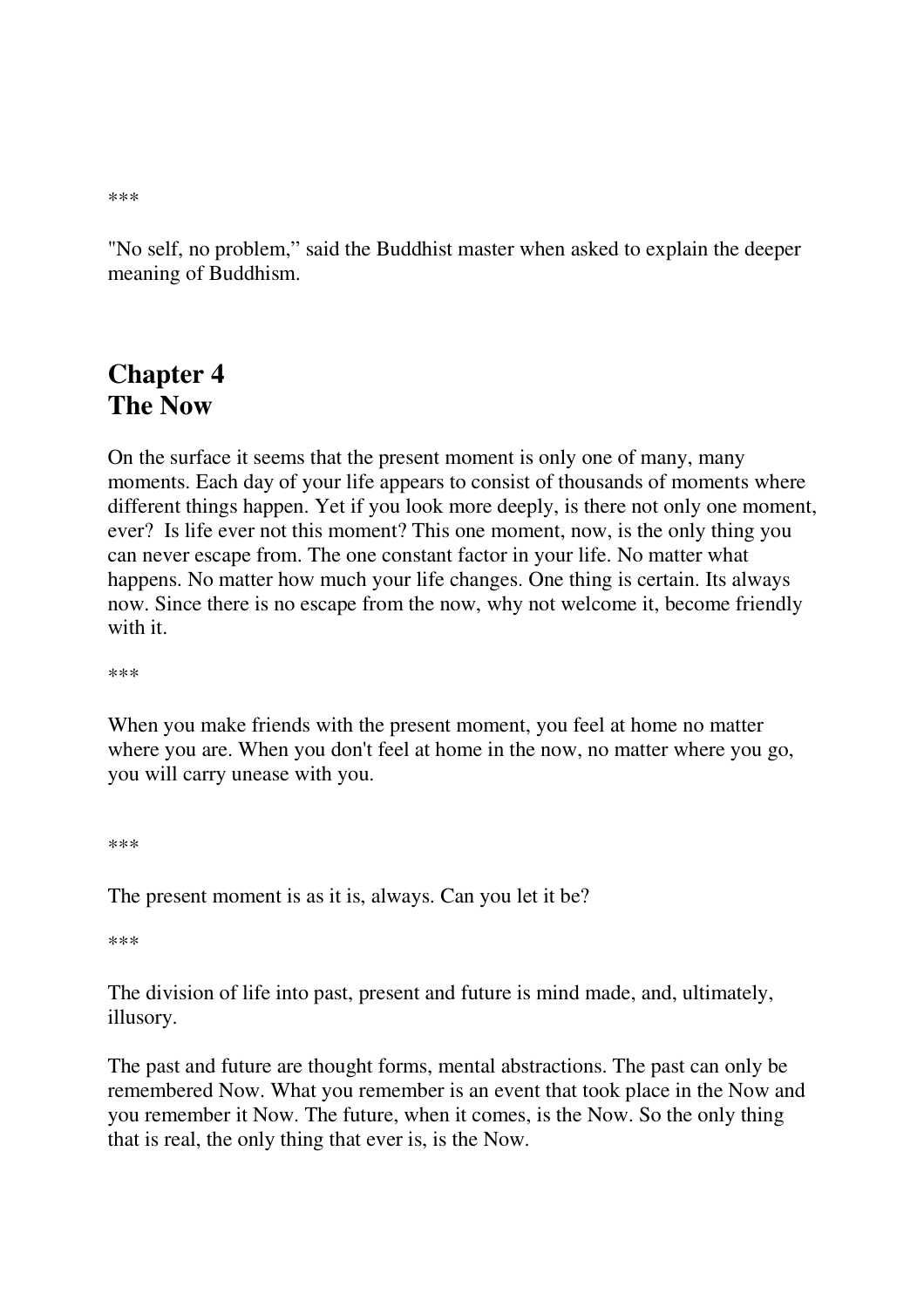#### \*\*\*

To have your attention in the Now is not a denial of what is needed in your life. It is recognizing what is primary. Then you can deal with what is secondary with great ease. It is not saying, "I'm not dealing with things anymore because there is only the Now." No. Find what is primary first, and make the Now into your friend, not your enemy. Acknowledge it, honor it. When the Now is the foundation and primary focus of your life, then your life unfolds with ease.

\*\*\*

Putting away the dishes, drawing up a business strategy, planning a trip–what is more important: the doing or the result that you want to achieve through the doing? This moment or some future moment?

Do you treat this moment as if it were an obstacle to be overcome? Do you feel you have a future moment to get to that is more important?

Almost everyone lives like this most of the time. Since the future never arrives, except as the present, it is a dysfunctional way to live. It generates a constant undercurrent of unease, tension, and discontent. It does not honor life, which is Now and never not Now.

\*\*\*

Feel the aliveness within your body. That anchors you in the Now.

\*\*\*

Ultimately you are not taking responsibility for life until you take responsibility for this moment–Now. This is because Now is the only place where life can be found.

Taking responsibility for this moment means not to oppose internally the "suchness" of Now, not to argue with what is. It means to be in alignment with life.

The Now is as it is because it cannot be otherwise. What Buddhists have always known, physicists now confirm: there are no isolated things or events. Underneath the surface appearance, all things are interconnected, are part of the totality of the cosmos that has brought about the form that this moment takes.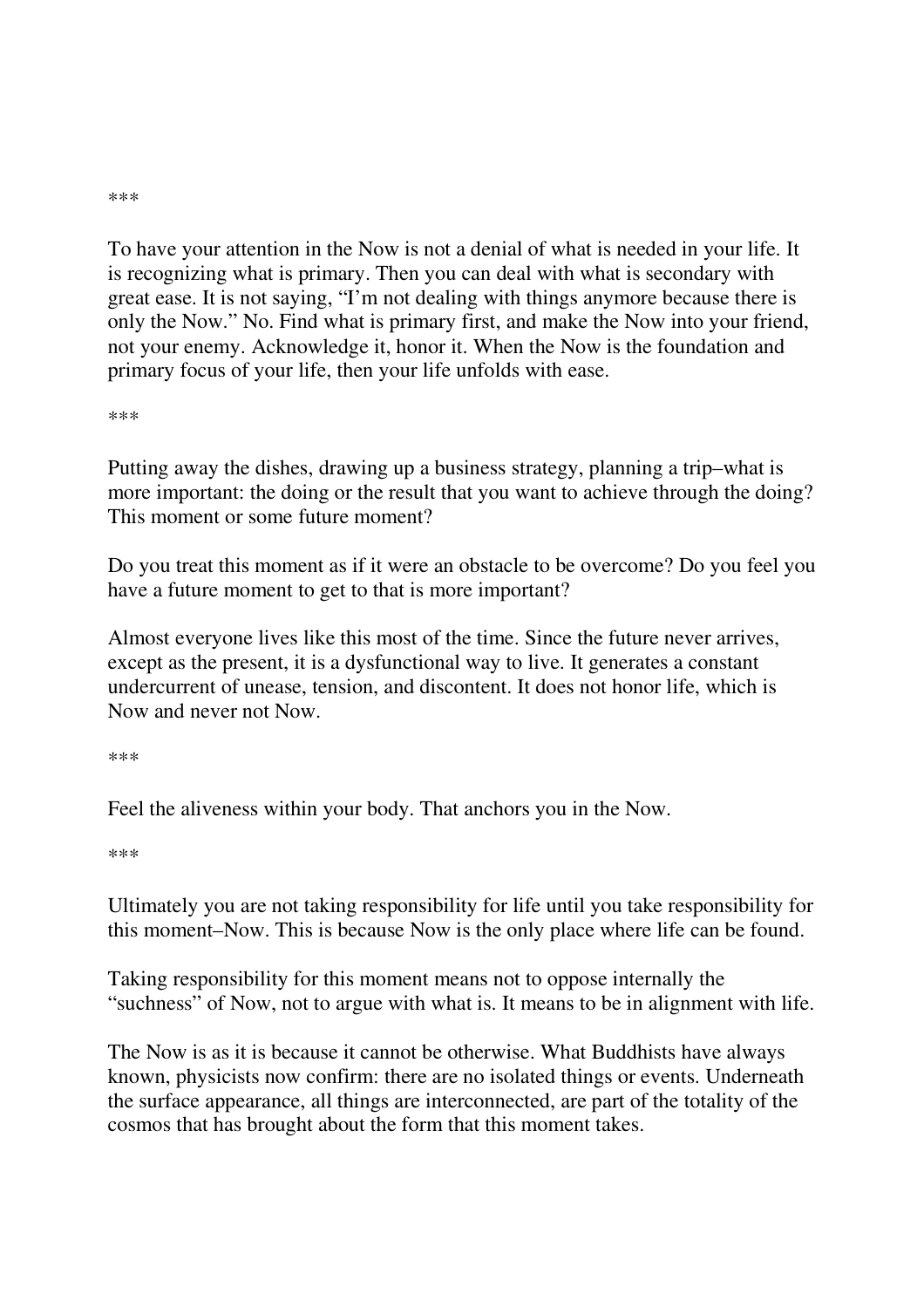When you say "yes" to what is, you become aligned with the power and intelligence of Life itself. Only then can you become an agent for positive change in the world.

\*\*\*

A simple but radical spiritual practice is to accept whatever arises in the Now– within and without.

\*\*\*

When your attention moves into the Now, there is an alertness. It is as if you were waking up from a dream, the dream of thought, the dream of past and future. Such clarity, such simplicity. No room for problem making. Just this moment as it is.

\*\*\*

The moment you enter the Now with your attention, you realize that life is sacred. There is a sacredness to everything you perceive when you are present. The more you live in the Now, the more you sense the simple yet profound joy of Being and the sacredness of all life.

\*\*\*

Most people confuse the Now with what happens in the Now, but that's not what it is. The Now is deeper than what happens in it. It is the space in which it happens.

So do not confuse the content of this moment with the Now. The Now is deeper than any content that arises in it.

\*\*\*

When you step into the Now, you step out of the content of your mind. The incessant stream of thinking slows down. Thoughts don't absorb all your attention anymore, don't draw you in totally. Gaps arise in between thoughts–spaciousness, stillness. You begin to realize how much vaster and deeper you are than your thoughts.

\*\*\*

Thoughts, emotions, sense perceptions, and whatever you experience make up the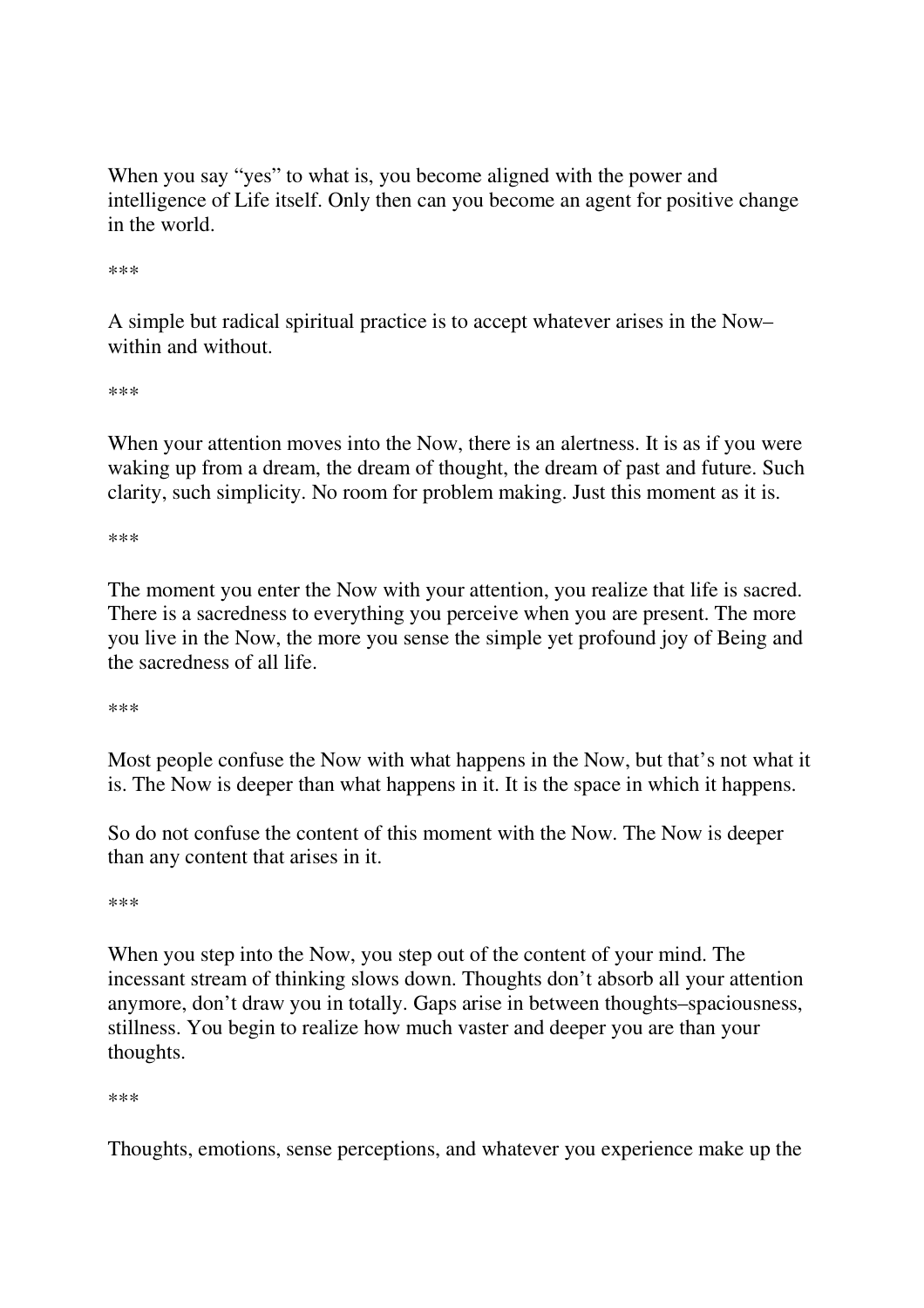content of your life. "My life" is what you derive your sense of self from, and "my life" is content, or so you believe.

You continuously overlook the most obvious fact: your innermost sense of I Am has nothing to do with what happens in your life, nothing to do with content. That sense of I Am is one with the Now. It always remains the same. In childhood and old age, in health or sickness, in success or failure, the I Am–the space of Now– remains unchanged at its deepest level. It usually gets confused with content, and so you experience I Am or the Now only faintly and indirectly, through the content of your life. In other words: your sense of Being becomes obscured by circumstances, your stream of thinking, and the many things of this world. The Now becomes obscured by time.

And so you forget your rootedness in Being, your divine reality, and lose yourself in the world. Confusion, anger, depression, violence, and conflict arise when humans forget who they are.

Yet how easy it is to remember the truth and thus return home:

I am not my thoughts, emotions, sense perceptions, and experiences. I am not the content of my life. I am Life. I am the space in which all things happen. I am consciousness. I am the Now. I Am.

#### **Chapter 5 Who You Truly Are**

The now is inseparable from who you are at the deepest level.

\*\*\*

Many things in your life matter but only one thing matters absolutely.

It matters whether you succeed or fail in the eyes of the world. It matters whether you are healthy or not healthy, whether you are educated or not educated. It matters whether you are rich or poor. It certainly makes a difference in your life.

Yes, all these things matter, relatively speaking. But they don't matter absolutely. There is something that matters more than any of those things and that is finding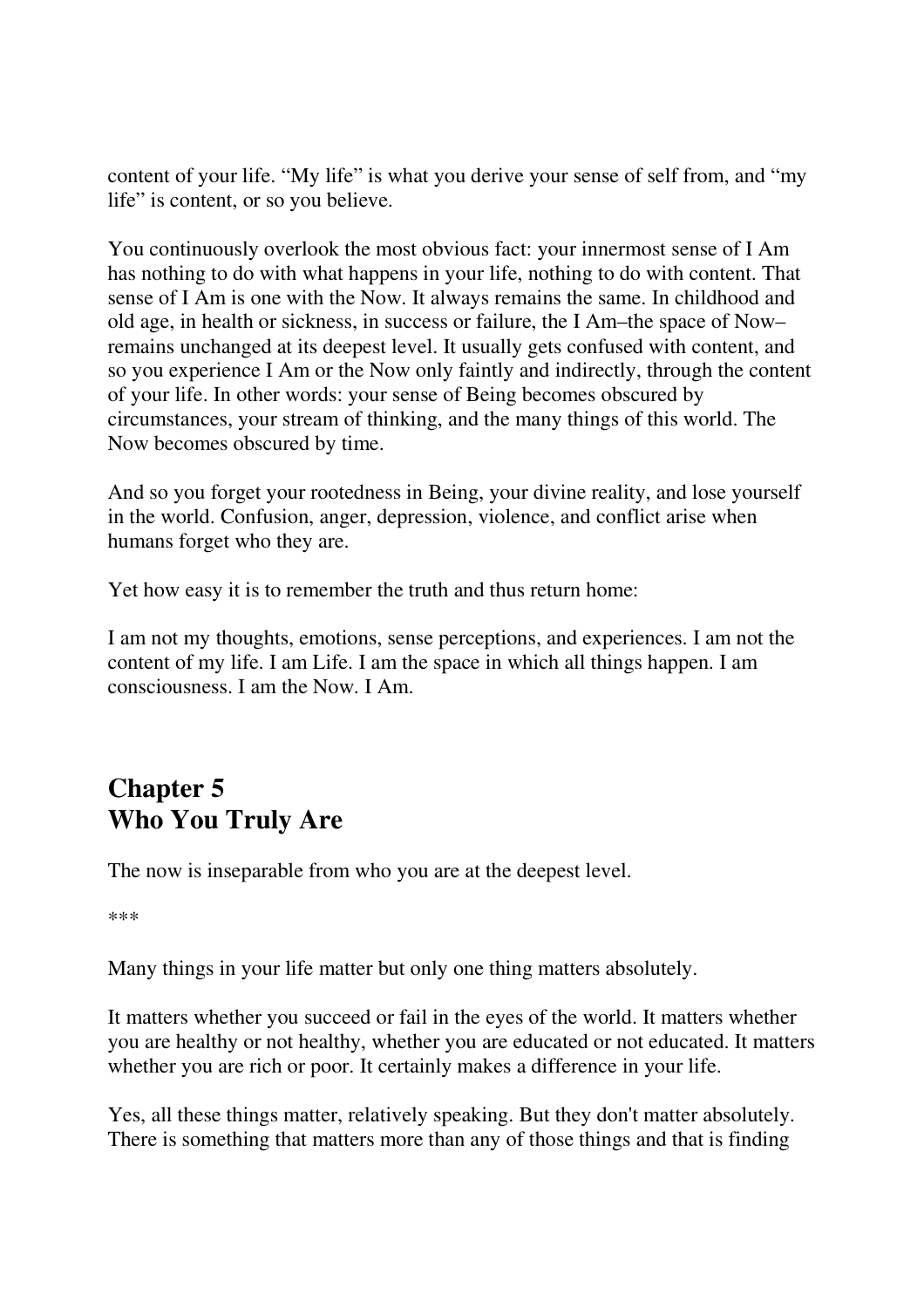the essence of who your are beyond that short-lived entity, that short-lived personalized sense of self.

You find peace not by rearranging the circumstances of your life but by realizing who you are at the deepest level.

\*\*\*

Reincarnation doesn't help you if in your next incarnation you still don't know who you are.

\*\*\*

All the misery on the planet arises due to a personalized sense of me or us. That covers up the essence of who you are. When you are unaware of that inner essence, in the end, you always create misery. It's as simple as that. When you don't know who you are, you create a mind-made self as a substitute for your beautiful, divine being and cling to that fearful and needy self. Protecting and enhancing that false sense of self then becomes your primary motivating force.

\*\*\*

Many expressions that are in common usage and sometimes the structure of language itself, reveal the fact that people don't know who they are. You say, "He lost his life." Or, "my life" as if life were something that you can possess or lose.

The truth is you don't have a life, you are life, the one life, the one conscious that pervades the entire universe and takes temporary form to experience itself as a stone or a blade of grass, as an animal, a person, a star or a galaxy. Can you sense deep within that you already know that. Can you sense that you already are that?

\*\*\*

For most things in life, you need time: to learn a new skill, build a house, become an expert, make a cup of tea.

Time is useless, however, for the most essential thing in life, the one thing that really matters, self-realization–which means knowing who you are beyond the surface self, beyond your name, your physical form, your history, your story.

You cannot find yourself in the past or future. The only place where you can find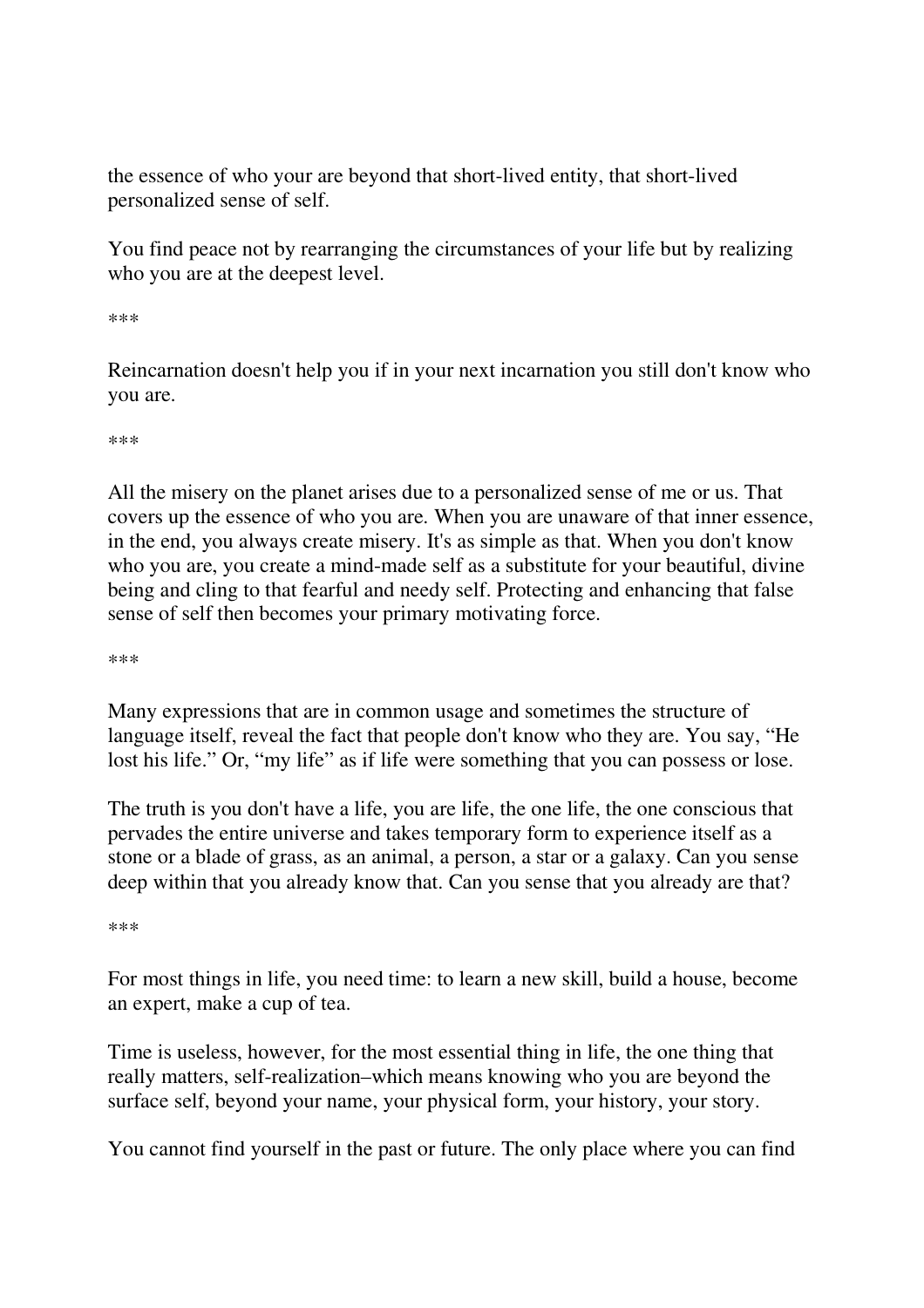yourself in the Now. Spiritual seekers look for self realization or enlightenment in the future. To be a seeker implies that you need the future. If this is what you believe, it becomes true for you. You will need time until you realize that you don't need time to be who you are.

\*\*\*

When you look at a tree, you are aware of the tree. When you have a thought or feeling, you are aware of that thought or feeling. When you have a pleasurable or painful experience, you are aware of that experience. These seem to be true and obvious statements. Yet if you look at them very closely, you will find that in a subtle way their very structure contains a fundamental illusion, an illusion which is unavoidable when you use language. Thought and language create an apparent duality and a separate person where there is none.

The truth is you are not somebody who is aware of the tree, the thought, feeling or experience. You are the awareness or consciousness in and by which those things appear. As you go about your life, can you be aware of yourself as the awareness in which the entire content of your life unfolds?

\*\*\*

You say, "I want to know myself." You are the I. You are the knowing. You are the consciousness through which everything is known and that cannot know itself. It is itself. There is nothing to know beyond that. And yet all knowing arises out of it. The "I" cannot make itself into an object of knowledge, of consciousness.

So you cannot become an object to yourself. That is the very reason the illusion of egoic identity arose because mentally you made yourself into an object. "That's me," you say, and then you begin to have a relationship with yourself and tell others and yourself your story.

\*\*\*

By knowing yourself as the awareness in which phenomenal existence happens, you become free of dependency on phenomena and free of self seeking in situations, places, and conditions. In other words, what happens or doesn't happen is not that important anymore. Things lose their heaviness, their seriousness. A playfulness comes into your life. You recognize this world as a cosmic dance, the dance of form. No more and no less.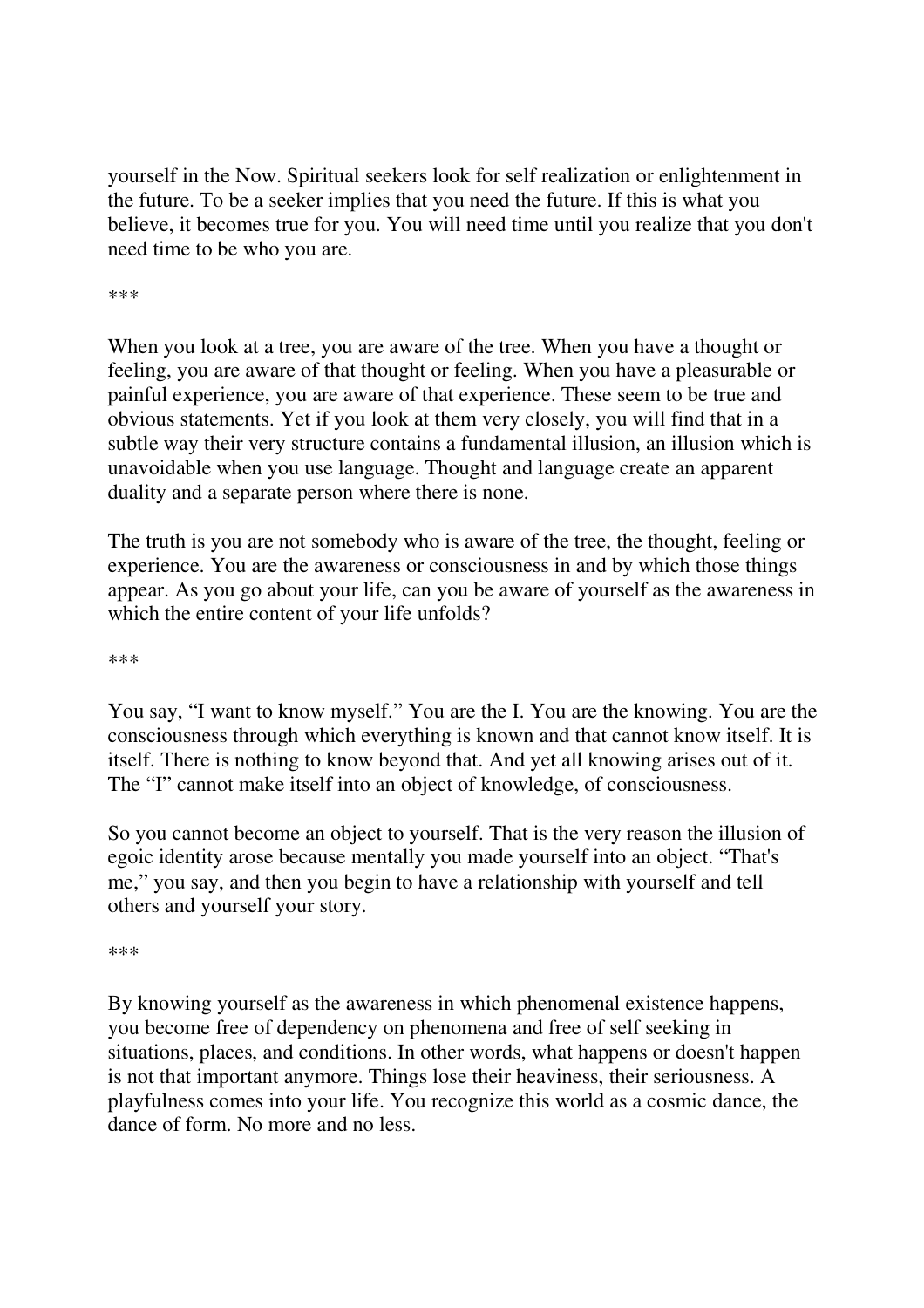When you know who you truly are, there is an abiding alive sense of peace. You could call it joy because that's what joy is, vibrantly alive peace. It is the joy of knowing yourself as the very life essence before life takes on form. That is the joy of being, of being who you truly are.

```
***
```
Just as water can be solid, liquid, or gaseous, consciousness can be seen to be frozen as physical matter, liquid as mind and thought, or formless as pure consciousness. Pure consciousness is life before it comes into manifestation and that life looks at the world of form through your eyes because consciousness is who you are. When you know yourself as that, then you recognize yourself in everything. It is a state of complete clarity of perception. You are no longer an entity with a heavy past that becomes a screen of concepts through which every experience is interpreted. When you perceive without interpretation, you can then sense what it is that is perceiving. The most we can say in language is that there is a field of alert stillness in which the perception happens. Through you, formless consciousness has become aware of itself.

\*\*\*

Most people's lives are run by desire and fear. Desire is the need to add something to yourself in order to be yourself more fully. All fear is the fear of losing something, and thereby become diminished and be less. These two movements obscure the fact that being cannot be given or taken away. Being in its fullness is already within you, now.

#### **Chapter 6 Acceptance and Surrender**

Whenever you are able, have a "look" inside yourself to see whether you are unconsciously creating conflict between the inner and the outer, between your external circumstances at that moment–where you are, who you are with, or what you are doing–and your thoughts and feelings. Can you feel how painful it is to internally stand in opposition to what is?

\*\*\*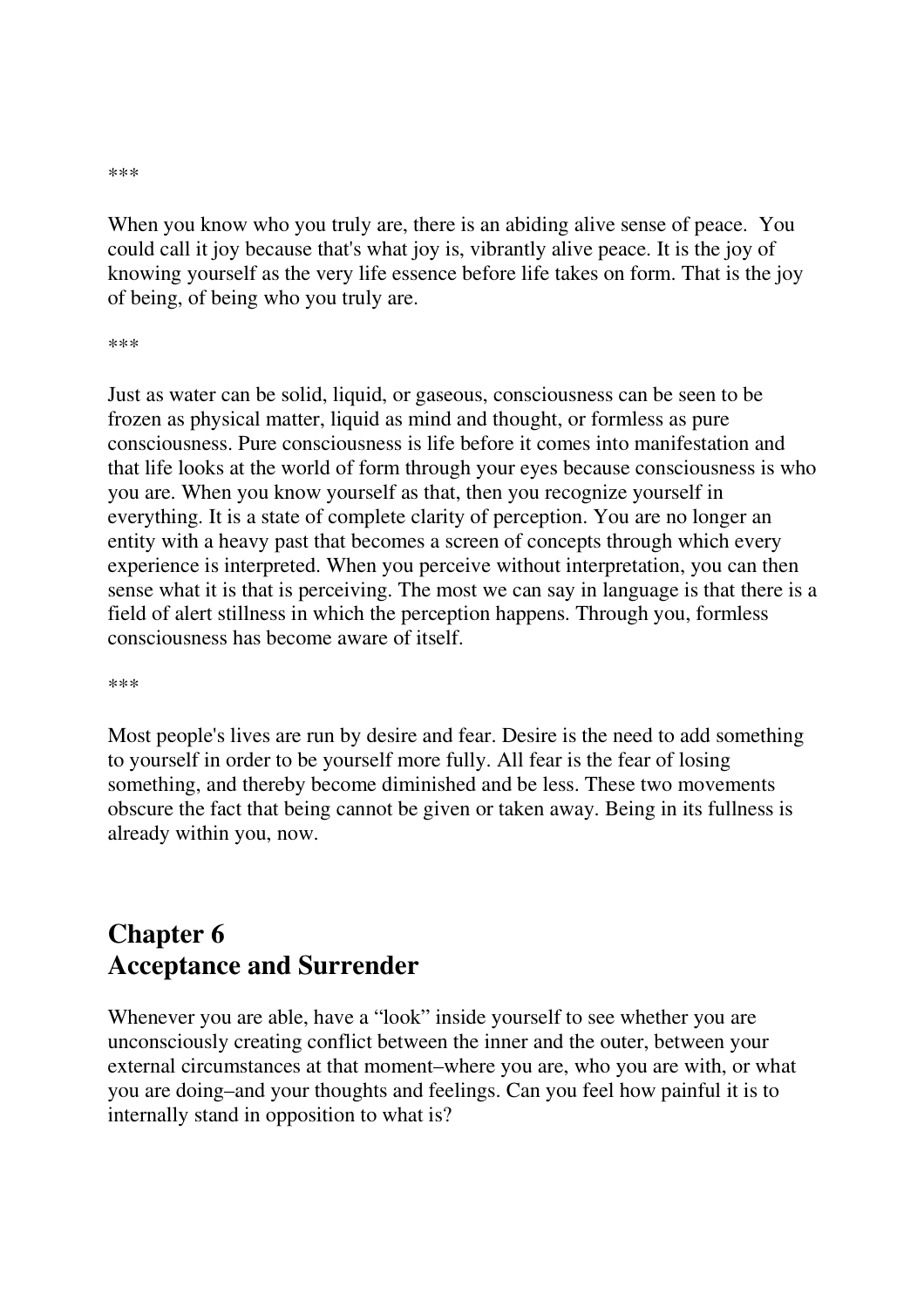When you recognize this, you also realize that you are now free to give up this futile conflict, this inner state of war.

\*\*\*

How often each day, if you were to verbalize your inner reality at that moment, would you have to say, "I don't want to be where I am?" What does it feel like when you don't want to be where you are–the traffic jam, your place of work, the airport lounge, the people you are with?

It is true, of course, that some places are good places to walk out of–and sometimes that may well be the most appropriate thing for you to do. In many cases, however, walking out is not an option. In all those cases, the "I don't want to be here" is not only useless but also dysfunctional. It makes you and others unhappy.

It has been said: wherever you go, there you are. In other words: you *are* here. Always. Is it so hard to accept that?

\*\*\*

Do you really need to mentally label every sense perception and experience? Do you really need to have a reactive like/dislike relationship with life where you are in almost continuous conflict with situations and people? Or is that just a deepseated mental habit that can be broken? Not by doing anything, but by allowing this moment to be as it is.

\*\*\*

The habitual and reactive "no" strengthens the ego. "Yes" weakens it. Your form identity, the ego, cannot survive surrender.

\*\*\*

"I have so much to do." Yes, but what is the quality of your doing? Driving to work, speaking to clients, working on the computer, running errands, dealing with the countless things that make up your daily life–how total are you in what you do? Is your doing surrendered or non-surrendered? This is what determines your success in life, not how much effort you make. Effort implies stress and strain, needing to reach a certain point in the future or accomplish a certain result.

Can you detect even the slightest element within yourself of not wanting to be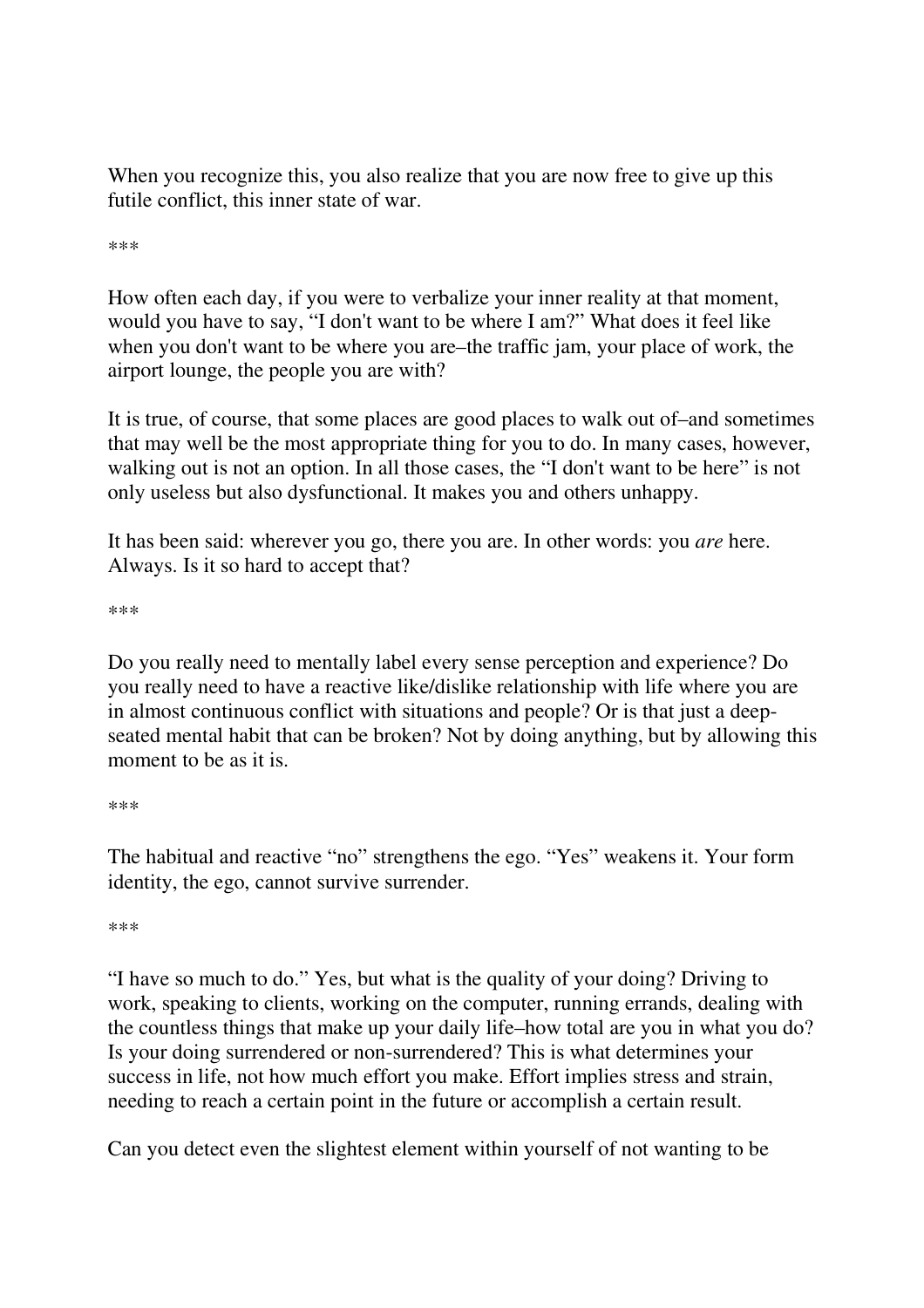doing what you are doing? That is a denial of life, and so a truly successful outcome is not possible.

If you can detect this within yourself, can you also drop it and be total in what you do?

\*\*\*

"Doing one thing at a time." This is how one Zen Master defined the essence of Zen.

Doing one thing at a time means to be total in what you do, to give it your complete attention. This is surrendered action–empowered action.

\*\*\*

Your acceptance of what is takes you to a deeper level where your inner state as well as your sense of self no longer depend on the mind's judgment of "good" or "bad."

When you say "yes" to the "isness" of life, when you accept this moment as it is, you can feel a sense of spaciousness within you that is deeply peaceful.

On the surface, you may still be happy when it's sunny and not so happy when it's rainy; you may be happy at winning a million dollars and unhappy at losing all your possessions. Neither happiness nor unhappiness, however, go all that deep anymore. They are ripples on the surface of your Being. The background peace within you remains undisturbed regardless of the nature of the outside condition.

The "yes" to what is reveals a dimension of depth within you that is dependent neither on external conditions nor on the internal conditions of constantly fluctuating thoughts and emotions.

\*\*\*

Surrender becomes so much easier when you realize the fleeting nature of all experiences and that the world cannot give you anything of lasting value. You then continue to meet people, to be involved in experiences and activities, but without the wants and fears of the egoic self. That is to say, you no longer demand that a situation, person, place, or event should satisfy you or make you happy. Its passing and imperfect nature is allowed to be.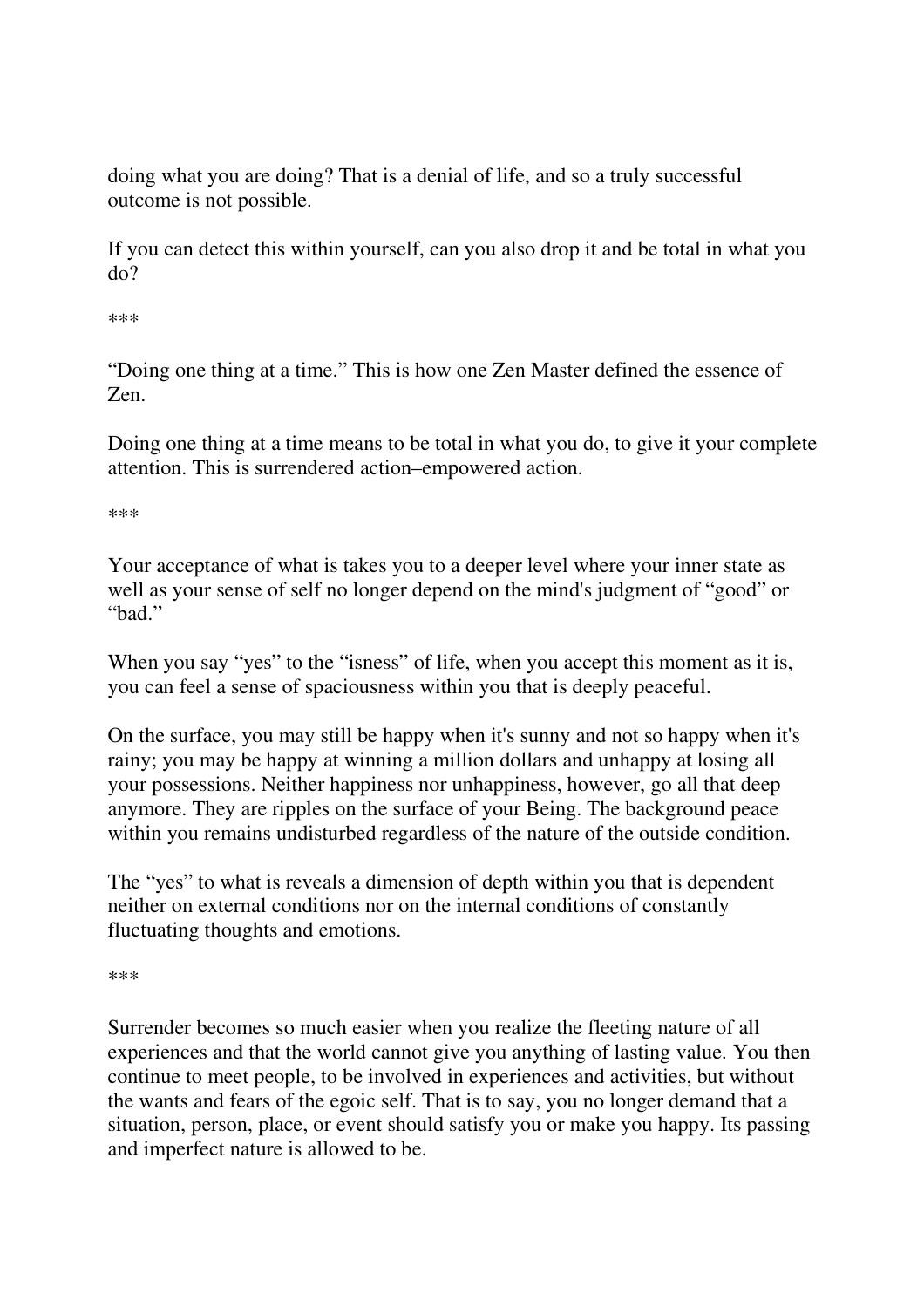And the miracle is that when you are no longer placing an impossible demand on it, every situation, person, place, or event becomes not only satisfying but also more harmonious, more peaceful.

\*\*\*

When you completely accept this moment, when you no longer argue with what is, the compulsion to think lessens and is replaced by an alert stillness. You are fully conscious, yet the mind is not labeling this moment in any way. This state of inner nonresistance opens you to the unconditioned consciousness that is infinitely greater than the human mind. This vast intelligence can then express itself through you and assist you, both from within and from without. That is why, by letting go of inner resistance, you often find circumstances change for the better.

\*\*\*

Am I saying, "Enjoy this moment. Be happy?" No.

Allow the "suchness" of this moment. That's enough.

\*\*\*

Surrender is surrender to this moment, not to a story through which you interpret this moment and then try to resign yourself to it.

For instance, you may have a disability and can't walk anymore. The condition is as it is.

Perhaps your mind is now creating a story that says, "This is what my life has come to. I have ended up in a wheelchair. Life has treated me harshly and unfairly. I don't deserve this."

Can you accept the isness of this moment and not confuse it with a story the mind has created around it?

\*\*\*

Surrender comes when you no longer ask, "Why is this happening to me?"

\*\*\*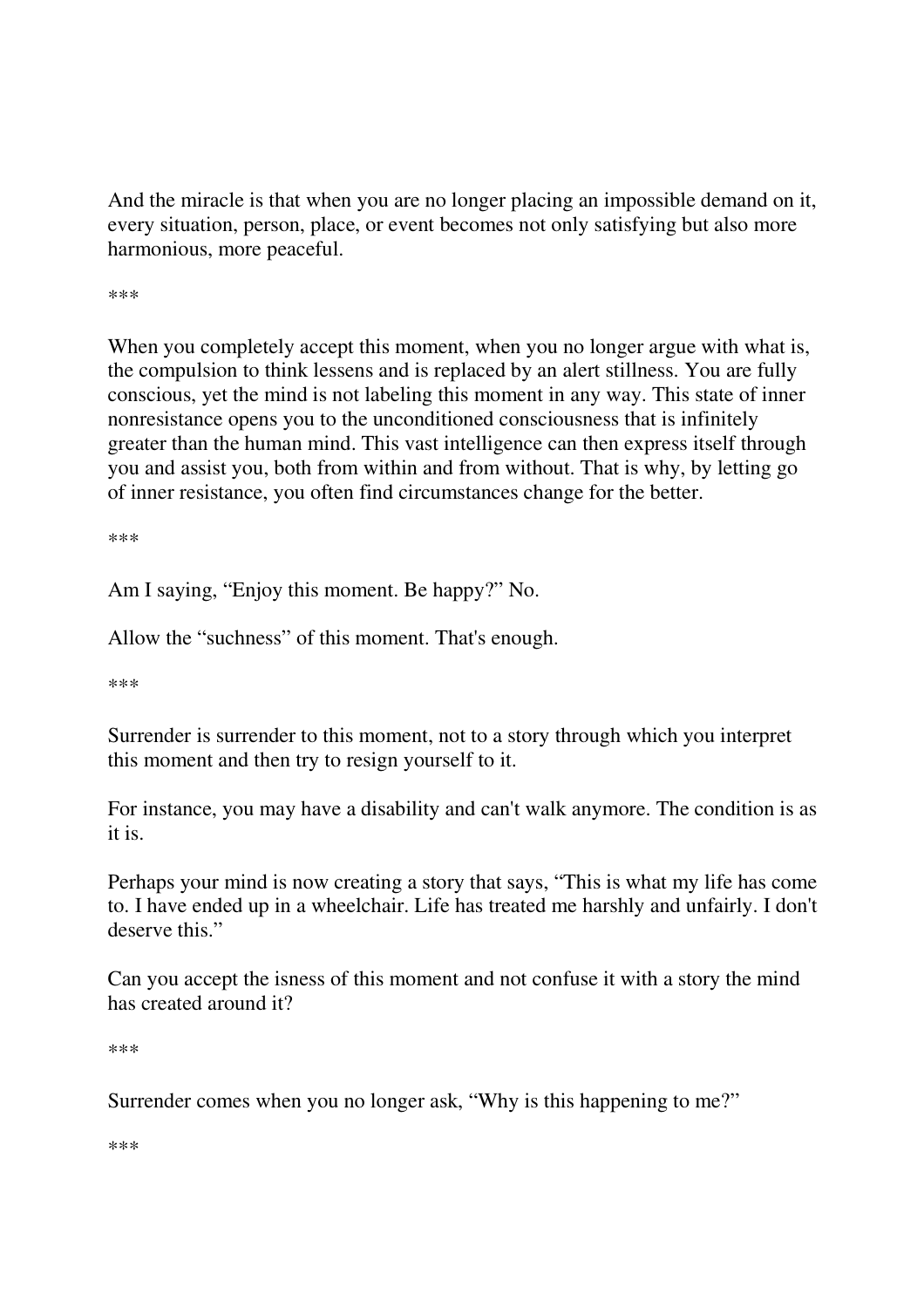Even within the seemingly most unacceptable and painful situation is concealed a deeper good, and within every disaster is contained the seed of grace.

Throughout history, there have been women and men who, in the face of great loss, illness, imprisonment, or impending death, accepted the seemingly unacceptable and thus found "the peace that passeth all understanding."

Acceptance of the unacceptable is the greatest source of grace in this world.

\*\*\*

There are situations where all answers and explanations fail. Life does not make sense anymore. Or someone in distress comes to you for help, and you don't know what to do or say.

When you fully accept that you don't know, you give up struggling to find answers with the limited thinking mind, and that is when a greater intelligence can operate through you. And even thought can then benefit from that, since the greater intelligence can flow into it and inspire it.

Sometimes surrender means giving up trying to understand and becoming comfortable with not knowing.

\*\*\*

Do you know of someone whose main function in life seems to be to make themselves and others miserable, to spread unhappiness? Forgive them, for they too are part of the awakening of humanity. The role they play represents an intensification of the nightmare of egoic consciousness, the state of non-surrender. There is nothing personal in all this. It is not who they are.

\*\*\*

Surrender, one could say, is the inner transition from resistance to acceptance, from "no" to "yes." When you surrender, your sense of self shifts from being identified with a reaction or mental judgment to being the space around the reaction or judgment. It is a shift from identification with form–the thought or the emotion–to being and recognizing yourself as that which has no form–spacious awareness.

\*\*\*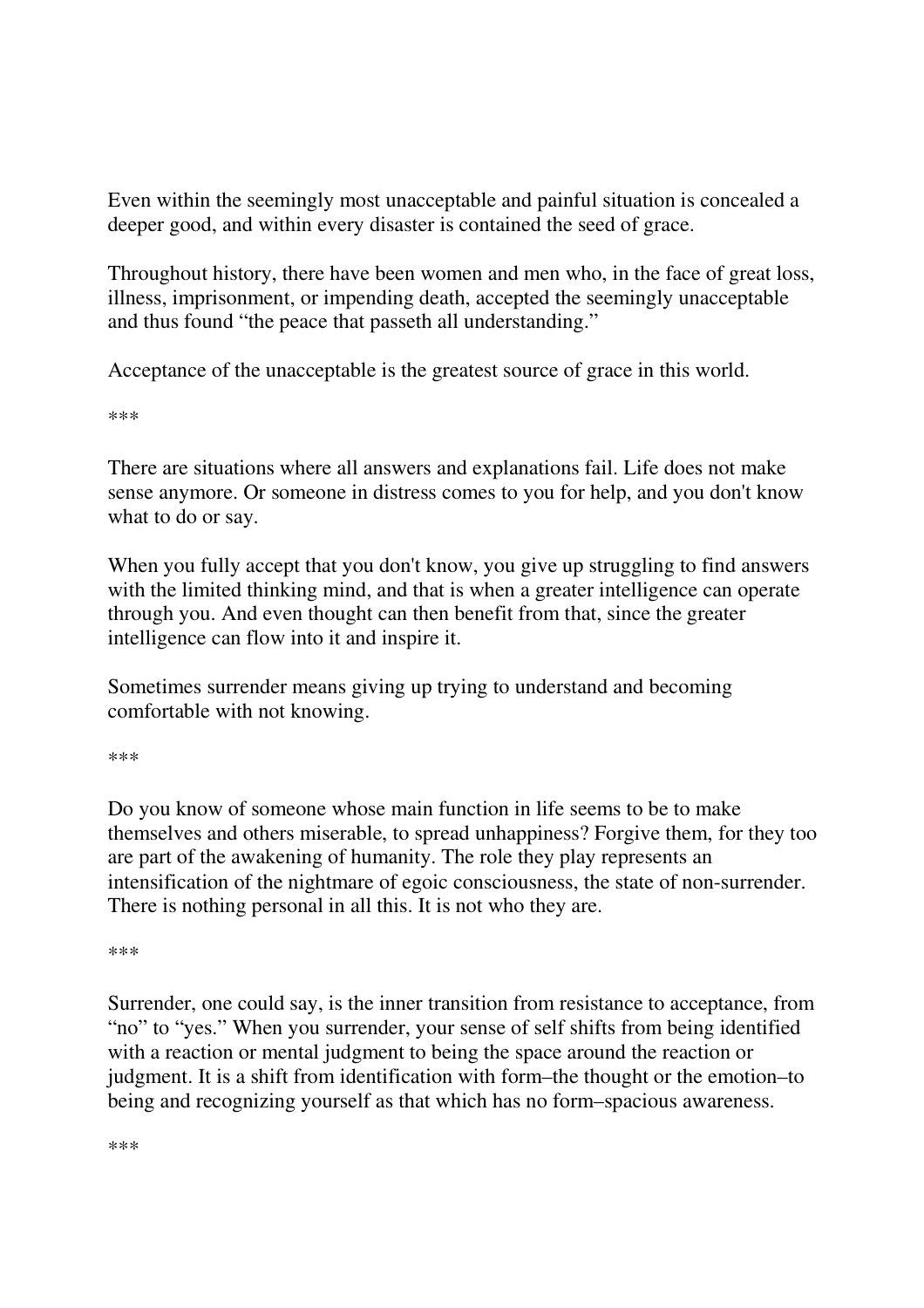Whatever you accept completely will take you to peace, including the acceptance that you cannot accept, that you are in resistance.

\*\*\*

Leave Life alone. Let it be.

#### Chapter 7 **Nature**

We depend on nature not only for our physical survival. We also need nature to show us the way home, the way out of the prison of our own minds. We got lost in doing, thinking, remembering, anticipating–lost in a maze of complexity and a world of problems.

We have forgotten what rocks, plants, and animals still know. We have forgotten how to be–to be still, to be ourselves, to be where life is: Here and Now.

\*\*\*

Whenever you bring your attention to anything natural, anything that has come into existence without human intervention, you step out of the prison of conceptualized thinking and, to some extent, participate in the state of connectedness with Being in which everything natural still exists.

To bring your attention to a stone, a tree, or an animal does not mean to think about it, but simply to perceive it, to hold it in your awareness.

Something of its essence then transmits itself to you. You can sense how still it is, and in doing so the same stillness arises within you. You sense how deeply it rests in Being–completely at one with what it is and where it is. In realizing this, you too come to a place of rest deep within yourself.

\*\*\*

When walking or resting in nature, honor that realm by being there fully. Be still. Look. Listen. See how every animal and every plant is completely itself. Unlike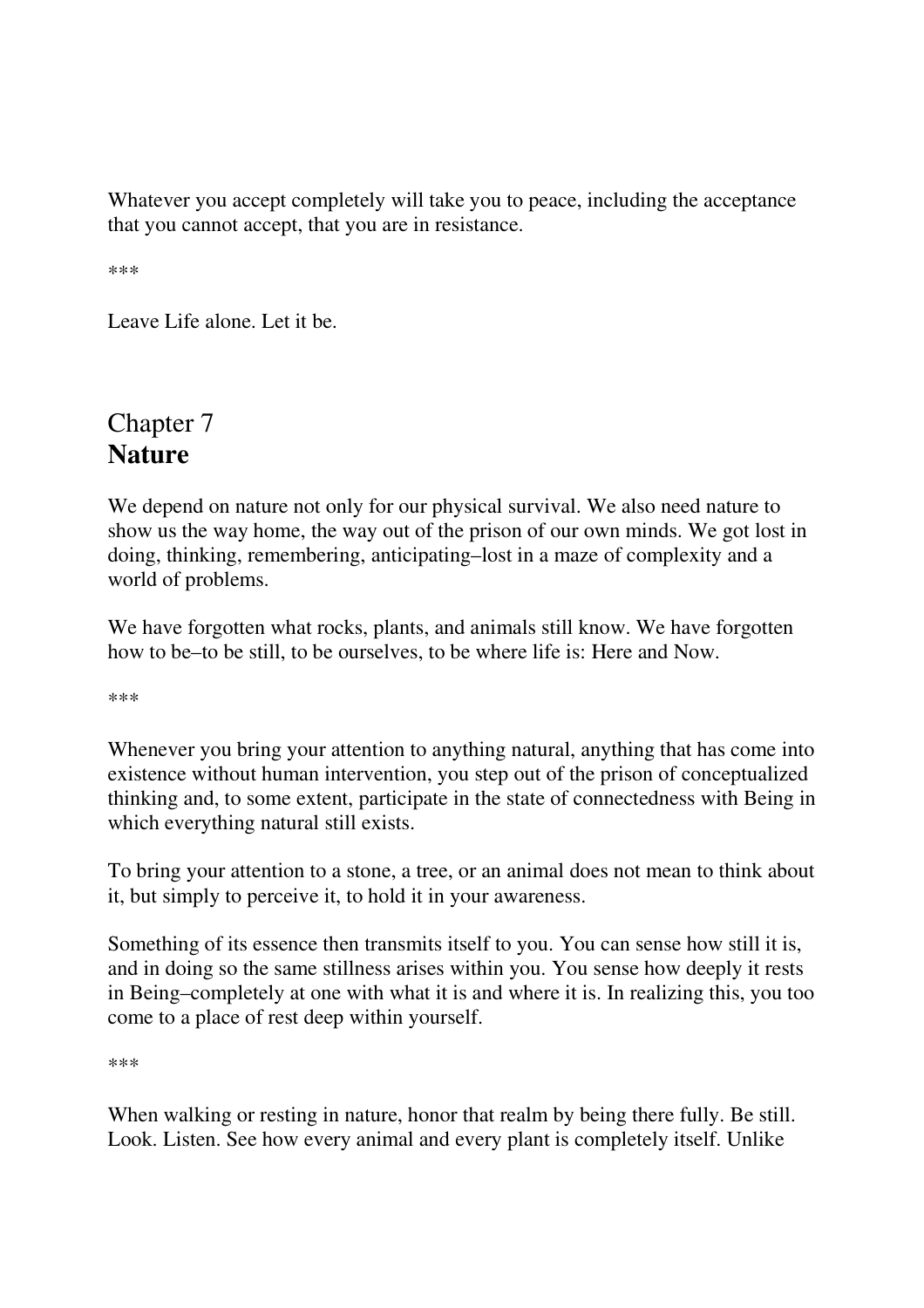humans, they have not split themselves in two. They do not live through mental images of themselves, so they do not need to be concerned with trying to protect and enhance those images. The deer is itself. The daffodil is itself.

All things in nature are not only one with themselves but also one with the totality. They haven't removed themselves from the fabric of the whole by claiming a separate existence: "me" and the rest of the universe.

The contemplation of nature can free you of that "me," the great troublemaker.

\*\*\*

Bring awareness to the many subtle sounds of nature–the rustling of leaves in the wind, raindrops falling, the humming of an insect, the first birdsong at dawn. Give yourself completely to the act of listening. Beyond the sounds there is something greater: a sacredness that cannot be understood through thought.

\*\*\*

You didn't create your body, nor are you able to control the body's functions. An intelligence greater than the human mind is at work. It is the same intelligence that sustains all of nature. You cannot get any closer to that intelligence than by being aware of your own inner energy field–by feeling the aliveness, the animating presence within the body.

\*\*\*

The playfulness and joy of a dog, its unconditional love and readiness to celebrate life at any moment often contrast sharply with the inner state of the dog's owner– depressed, anxious, burdened by problems, lost in thought, not present in the only place and only time there is: Here and Now. One wonders: living with this person, how does the dog manage to remain so sane, so joyous?

\*\*\*

When you perceive nature only through the mind, through thinking, you cannot sense its aliveness, its beingness. You see the form only and are unaware of the life within the form–the sacred mystery. Thought reduces nature to a commodity to be used in the pursuit of profit or knowledge or some other utilitarian purpose. The ancient forest becomes timber, the bird a research project, the mountain something to be mined or conquered.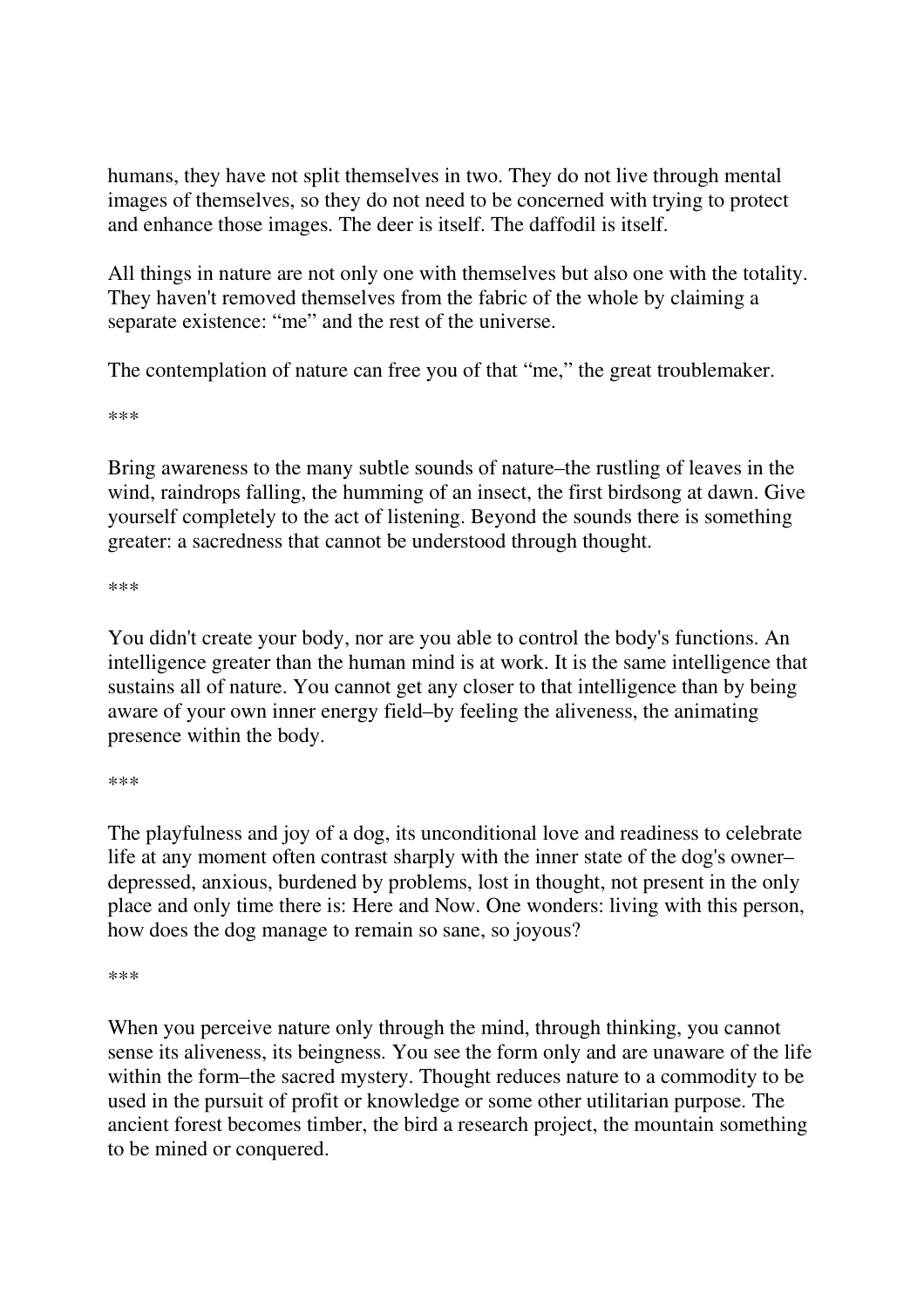When you perceive nature, let there be spaces of no thought, no mind. When you approach nature in this way, it will respond to you and participate in the evolution of human and planetary consciousness.

\*\*\*

Notice how present a flower is, how surrendered to life.

\*\*\*

The plant that you have in your home–have you ever truly looked at it? Have you allowed that familiar yet mysterious being we call plant to teach you its secrets? Have you noticed how deeply peaceful it is? How it is surrounded by a field of stillness? The moment you become aware of a plant's emanation of stillness and peace, that plant becomes your teacher.

\*\*\*

Watch an animal, a flower, a tree, and see how it rests in Being. It is itself. It has enormous dignity, innocence, and holiness. However, for you to see that, you need to go beyond the mental habit of naming and labeling. The moment you look beyond mental labels, you feel that ineffable dimension of nature that cannot be understood by thought or perceived through the senses. It is a harmony, a sacredness that permeates not only the whole of nature but is also within you.

\*\*\*

The air that you breathe is nature, as is the breathing process itself.

Bring your attention to your breathing and realize that you are not doing it. It is the breath of nature. If you had to remember to breathe, you would soon die, and if you tried to stop breathing, nature would prevail.

You reconnect with nature in the most intimate and powerful way by becoming aware of your breathing and learning to hold your attention there. This is a healing and deeply empowering thing to do. It brings about a shift in consciousness from the conceptual world of thought to the inner realm of unconditioned consciousness.

\*\*\*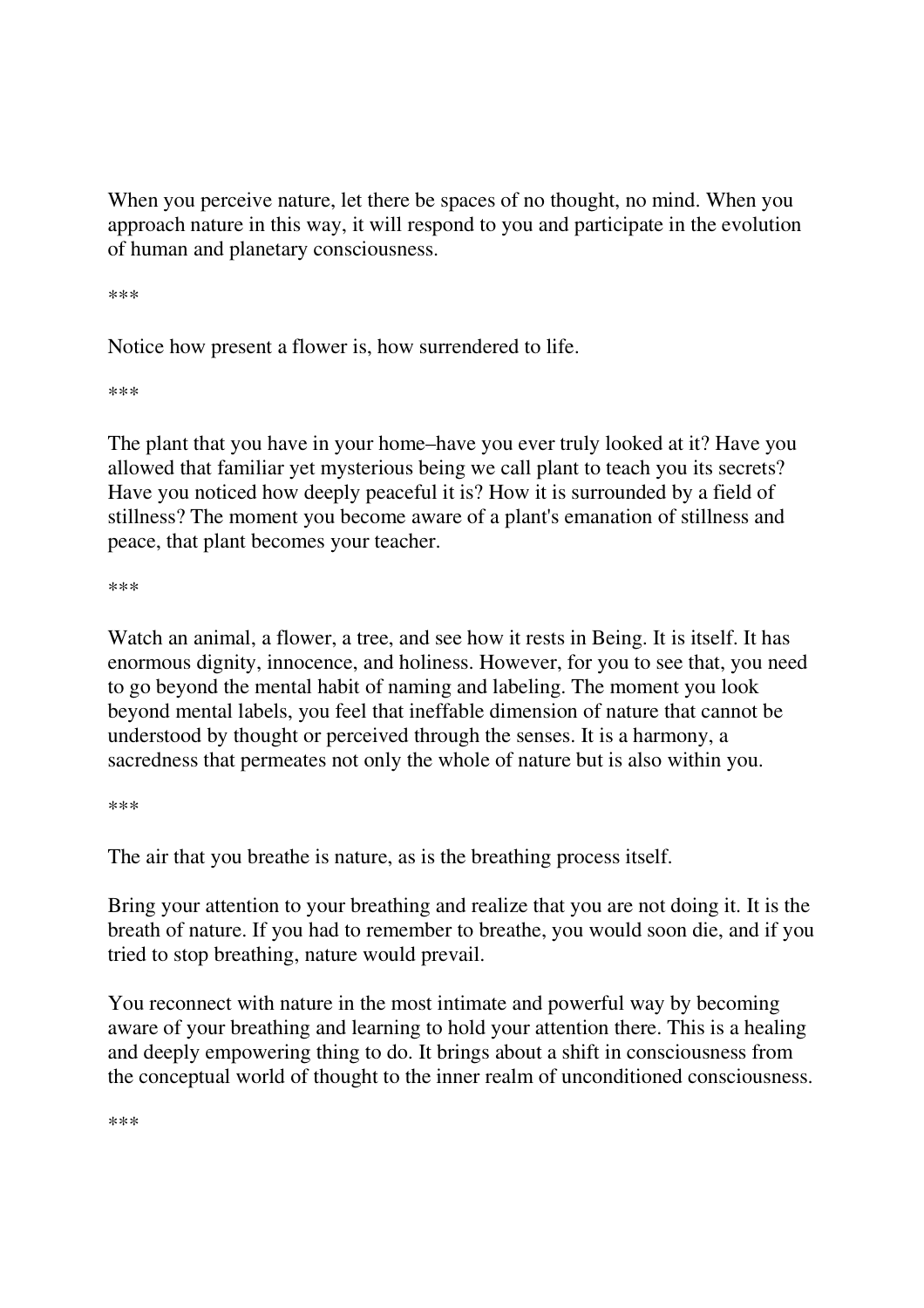You need nature as your teacher to help you re-connect with Being. But not only do you need nature, it also needs you.

You are not separate from nature. We are all part of the One Life that manifests itself in countless forms throughout the universe, forms that are all completely interconnected. When you recognize the sacredness, the beauty, the incredible stillness and dignity in which a flower or a tree exists, you add something to the flower or the tree. Through your recognition, your awareness, nature too comes to know itself. It comes to know its own beauty and sacredness through you!

\*\*\*

A great silent space holds all of nature in its embrace. It also holds you.

\*\*\*

Only when you are still inside do you have access to the realm of stillness that rocks, plants, and animals inhabit. Only when your noisy mind subsides can you connect with nature at a deep level and go beyond the sense of separation created by excessive thinking.

Thinking is a stage in the evolution of life. Nature exists in innocent stillness that is prior to the arising of thought. The tree, the flower, the bird, the rock are unaware of their own beauty and sacredness. When human beings become still, they go beyond thought. There is an added dimension of knowing, of awareness, in the stillness that is beyond thought.

Nature can bring you to stillness. That is its gift to you. When you perceive and join with nature in the field of stillness, that field becomes permeated with your awareness. That is your gift to nature.

Through you nature becomes aware of itself. Nature has been waiting for you, as it were, for millions of years.

## **Chapter 8 Relationships**

How quick we are to form an opinion of a person, to come to a conclusion about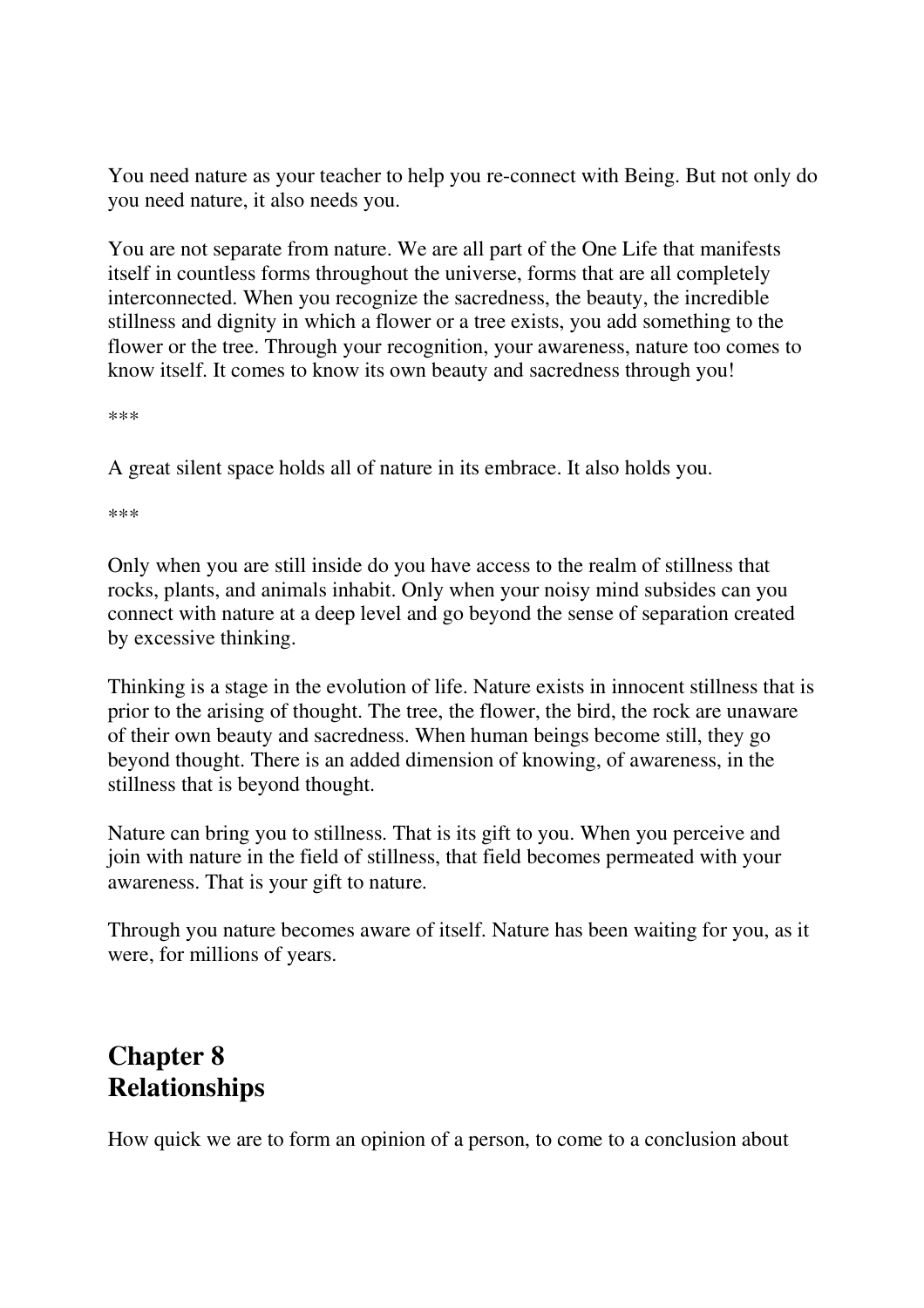them. It is satisfying to the egoic mind to label another human being, to give them a conceptual identity, to pronounce righteous judgment upon them.

Every human being has been conditioned to think and behave in certain ways– conditioned genetically as well as by their childhood experiences and their cultural environment.

That is not who they are, but that is who they appear to be. When you pronounce judgment upon someone, you confuse those conditioned mind patterns with who they are. To do that is in itself a deeply conditioned and unconscious pattern. You give them a conceptual identity, and that false identity becomes a prison not only for the other person but also for yourself.

To let go of judgment does not mean that you don't see what they do. It means that you recognize their behavior as a form of conditioning, and you see it and accept it as that. You don't construct an identity out of it for that person.

That liberates you as well as the other person from identification with conditioning, with form, with mind. The ego then no longer runs your relationships.

\*\*\*

As long as the ego runs your life, most of your thoughts, emotions, and actions arise from desire and fear. In relationships you then either want or fear something from the other person.

What you want from them may be pleasure or material gain, recognition, praise or attention, or a strengthening of your sense of self through comparison and through establishing that you are, have, or know more than they. What you fear is that the opposite may be the case, and they may diminish your sense of self in some way.

When you make the present moment the focal point of your attention–instead of using it as a means to an end–you go beyond the ego and beyond the unconscious compulsion to use people as a means to an end, the end being self-enhancement at the cost of others. When you give your fullest attention to whoever you are interacting with, you take past and future out of the relationship, except for practical matters. When you are fully present with everyone you meet, you relinquish the conceptual identity you made for them–your interpretation of who they are and what they did in the past–and are able to interact without the egoic movements of desire and fear. Attention, which is alert stillness, is the key.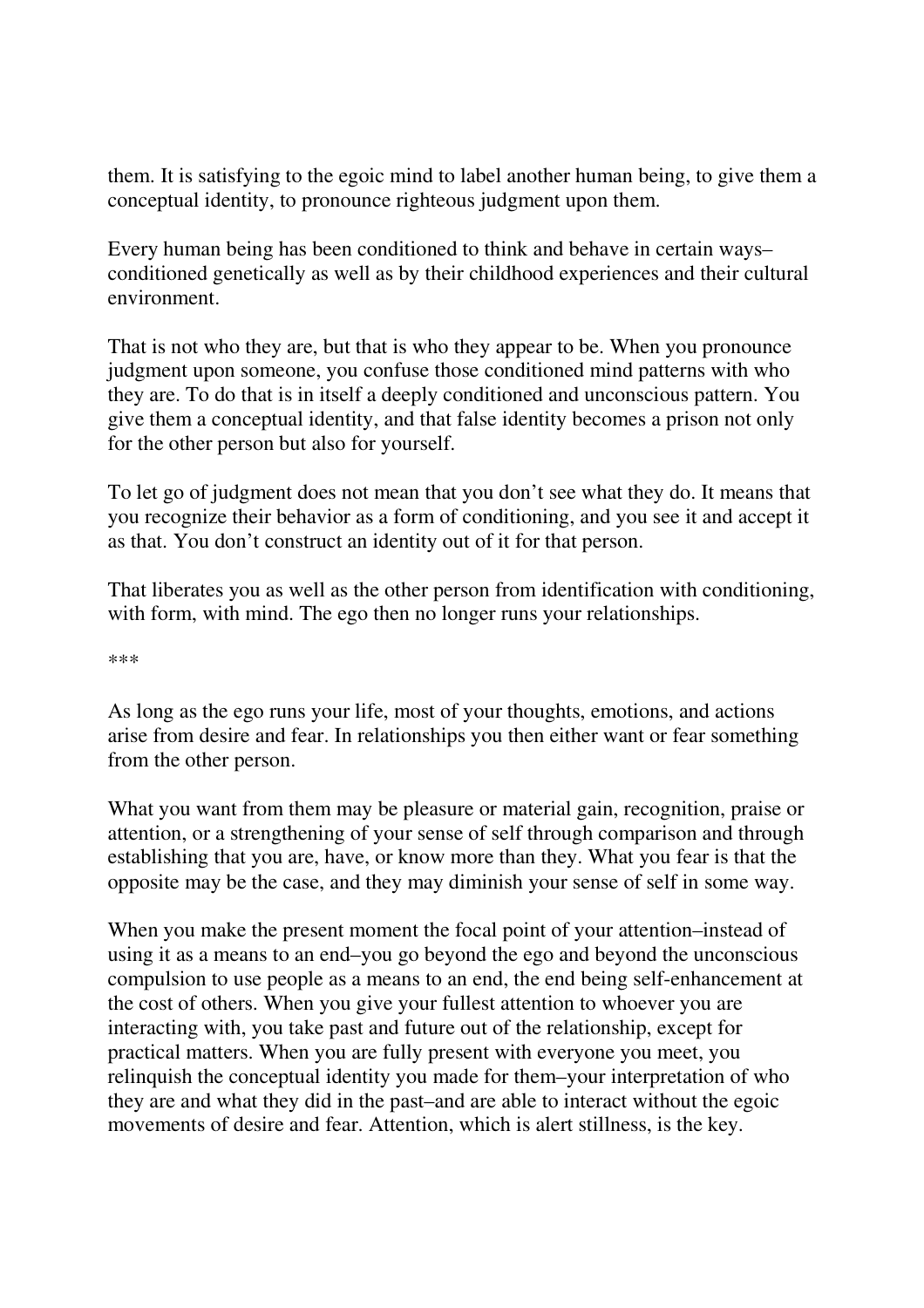How wonderful to go beyond wanting and fearing in your relationships. Love does not want or fear anything.

\*\*\*

If her past were your past, her pain your pain, her level of consciousness your level of consciousness, you would think and act exactly as she does. With this realization comes forgiveness, compassion, peace.

The ego doesn't like to hear this, because if it cannot be reactive and righteous anymore, it will lose strength.

\*\*\*

When you receive whoever comes into the space of Now as a noble guest, when you allow each person to be as they are, they begin to change.

\*\*\*

To know another human being in their essence, you don't really need to know anything about them–their past, their history, their story. We confuse knowing about with a deeper knowing that is non-conceptual. Knowing about and knowing are totally different modalities. One is concerned with form, the other with the formless. One operates through thought, the other through stillness.

Knowing about is helpful for practical purposes. On that level, we cannot do without it. When it is the predominant modality in relationships, however, it becomes very limiting, even destructive. Thoughts and concepts create an artificial barrier, a separation between human beings. Your interactions are then not rooted in Being, but become mind-based. Without the conceptual barriers, love is naturally present in all human interactions.

\*\*\*

Most human interactions are confined to the exchange of words–the realm of thought. It is essential to bring some stillness, particularly into your close relationships.

No relationship can thrive without the sense of spaciousness that comes with stillness. Meditate or spend silent time in nature together. When going for a walk or sitting in the car or at home, become comfortable with being in stillness together.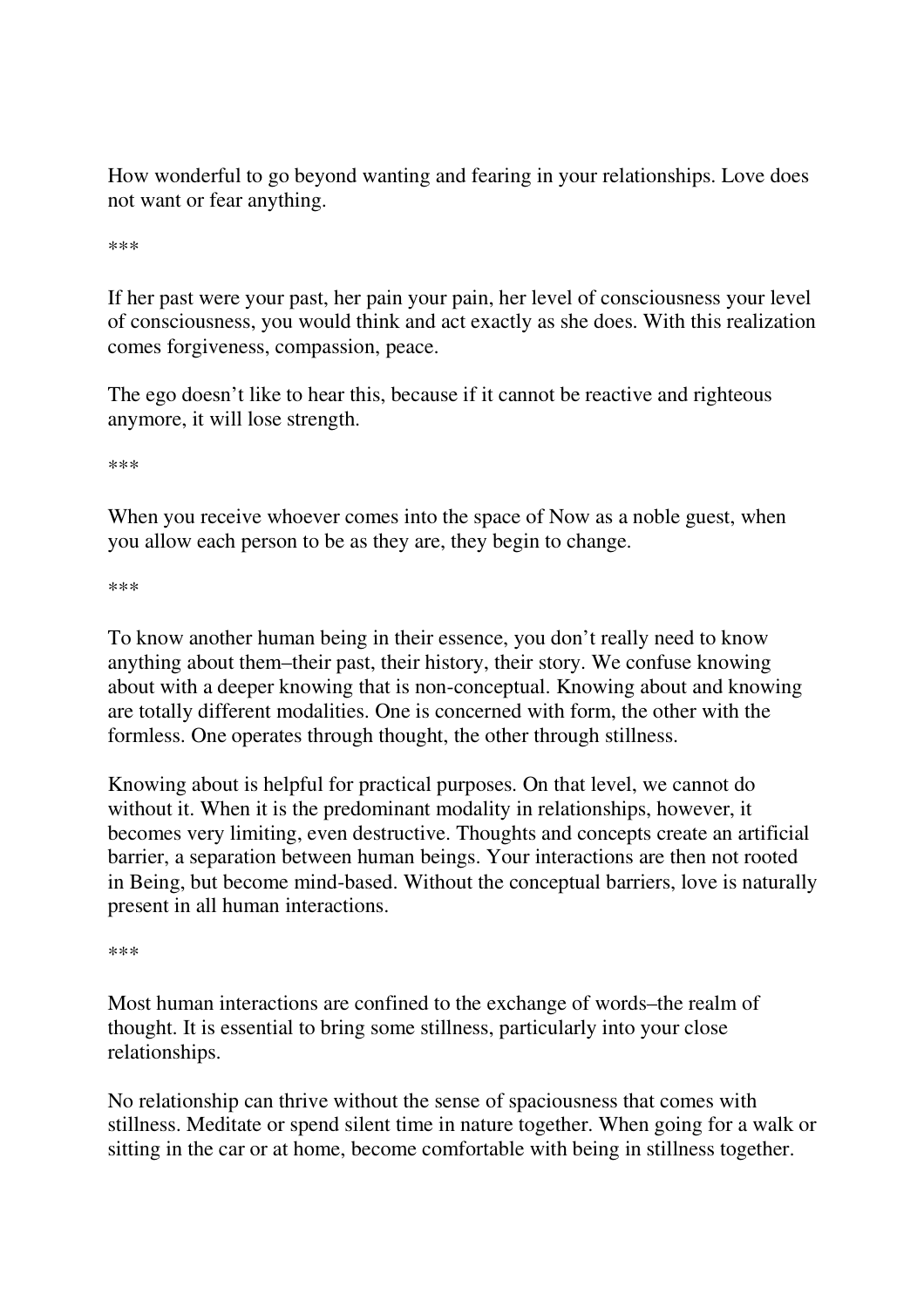Stillness cannot and need not be created. Just be receptive to the stillness that is already there, but is usually obscured by mental noise.

If spacious stillness is missing, the relationship will be dominated by the mind and can easily be taken over by problems and conflict. If stillness is there, it can contain anything.

\*\*\*

True listening is another way of bringing stillness into the relationship. When you truly listen to someone, the dimension of stillness arises and becomes an essential part of the relationship. But true listening is a rare skill. Usually, the greater part of a person's attention is taken up by their thinking. At best, they may be evaluating your words or preparing the next thing to say. Or they may not be listening at all, lost in their own thoughts.

True listening goes far beyond auditory perception. It is the arising of alert attention, a space of presence in which the words are being received. The words now become secondary. They may be meaningful or they may not make sense. Far more important than what you are listening to is the act of listening itself, the space of conscious presence that arises as you listen. That space is a unifying field of awareness in which you meet the other person without the separative barriers created by conceptual thinking. And now the other person is no longer "other." In that space, you are joined together as one awareness, one consciousness.

\*\*\*

Do you experience frequent and repetitive drama in your close relationships. Do relatively insignificant disagreements often trigger violent arguments and emotional pain. At the root of it lie the basic egoic patterns: the need to be right, and, of course, for someone else to be wrong, that is to say identification with mental positions. There is also the ego's need to be periodically in conflict with something or someone in order to strengthen its sense of separation between me and the other, without which it cannot survive. In addition, there is the accumulated emotional pain from the past that you and each human being carries within, both from your personal past as well as the collective pain of humanity that goes back a long, long time. This pain body is an energy field within you that sporadically takes you over because it needs to experience more emotional pain for itself to feed on and replenish itself. It will try to control your thinking and make it deeply negative. It loves your negative thoughts since it resonates with every frequency and so can feed on them. It will also provoke negative emotional reactions in people close to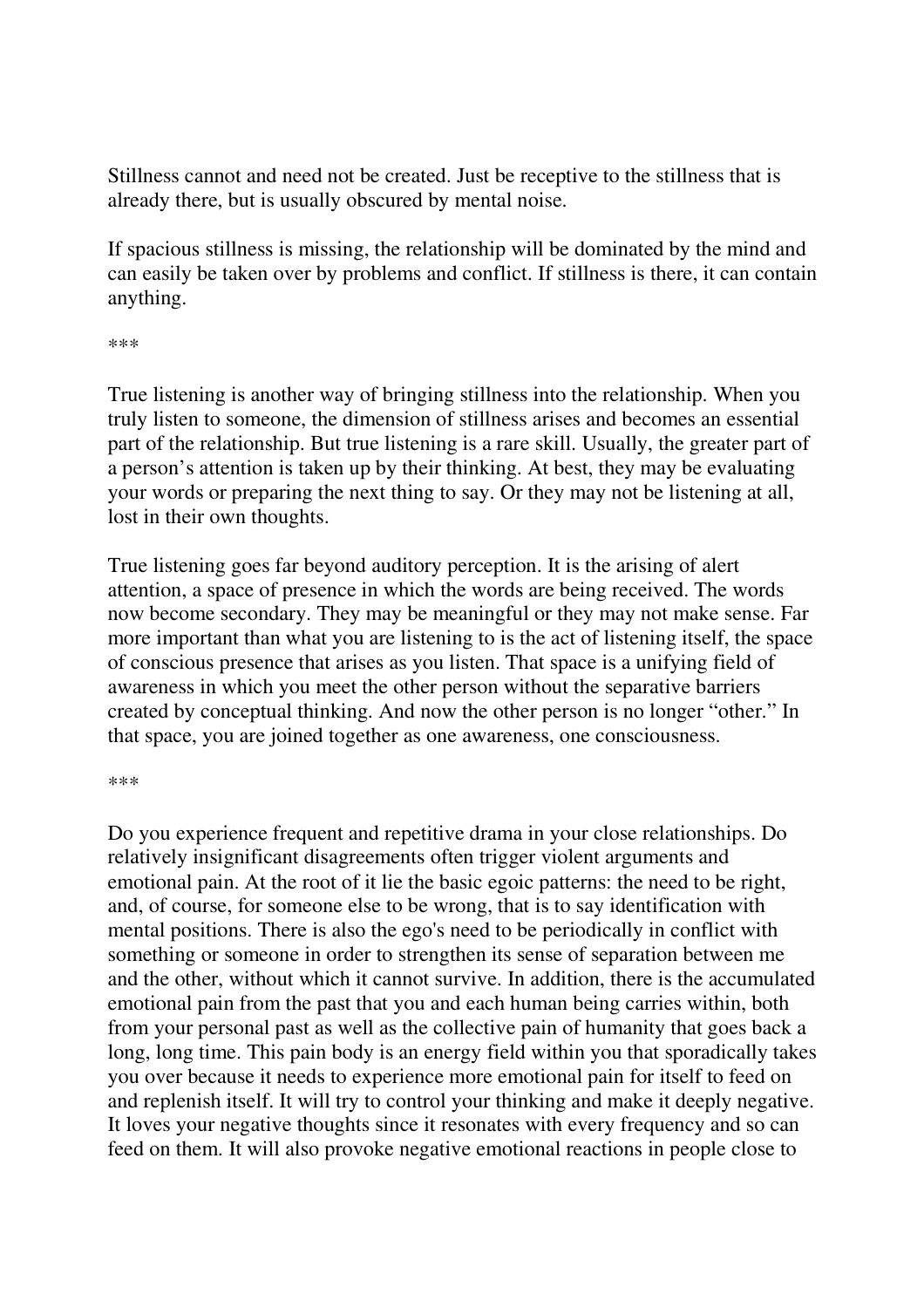you, especially your partner, in order to feed on the ensuing drama and emotional pain. How can you free yourself from this unconscious identification with pain that creates so much misery in life. Become aware of it. Realize that it is not who you are and recognize it for what it is, past pain. Witness it as it happens in your partner or in yourself. When your unconscious identification with it is broken, when you are able to observe it in yourself, you don't feed it anymore and it will gradually lose its energy charge.

\*\*\*

Human interaction can be hell. Or it can be a great spiritual practice.

\*\*\*

When you look upon another human being and feel great love towards them, or when you contemplate beauty in nature and something within you responds deeply to it, close your eyes for a moment and feel the essence of that love or that beauty within you, inseparable from who you are, your true nature. The outer form is a temporary reflection of what you are within, in your essence. That is why love and beauty can never leave you, although all outer forms will.

\*\*\*

What is your relationship with the world of objects, the countless things that surround you, and that you handle everyday. The chair you sit on, the pen, the car, the cup. Are they to you merely a means to an end or do you occasionally acknowledge their existence, their being, no matter how briefly, by noticing them and giving them your attention. When you get attached to objects, when you are using them to enhance your worth in your own eyes and in the eyes of others, concern about things can easily take over your whole life.

When there is self-identification with things, you don't appreciate them for what they are because you are looking for yourself in them. When you appreciate an object for what it is, when you acknowledge its being without mental projection, you cannot not feel grateful for its existence. You may also sense that it is not really inanimate, that it only appears so to the senses. Physicist will confirm that on a molecular level, it is indeed, a pulsating energy field. Through selfless appreciation of the realm of things, the world around you will begin to come alive for you in ways you cannot comprehend with the mind.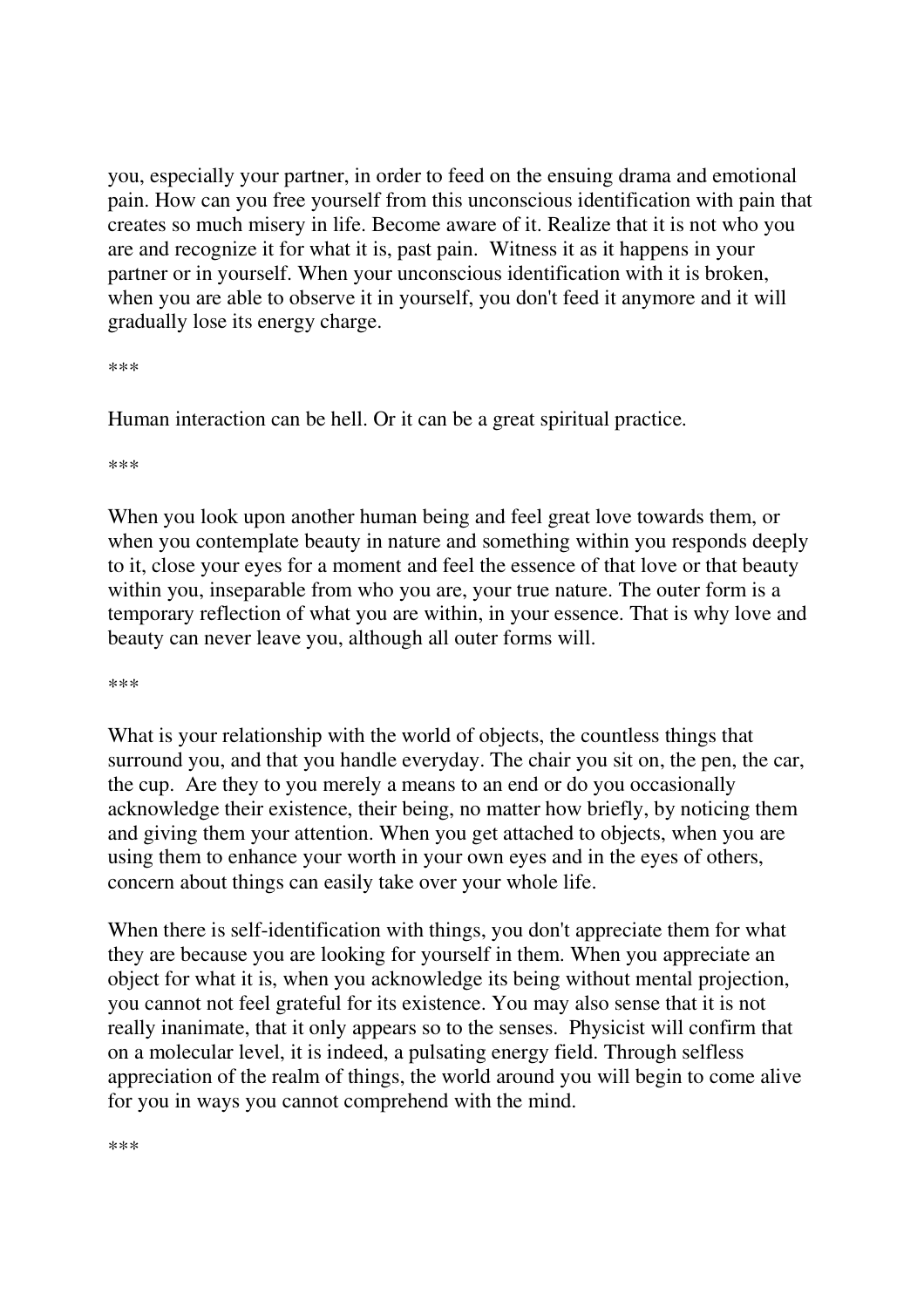Whenever you meet anyone, no matter how briefly, do you acknowledge their being by giving them your full attention, or are you reducing them to a means to an end, a mere function or role. What is the quality of your relationship with the cashier at the supermarket, the parking attendant, the repair man, the customer?

A moment of attention is enough. As you look at them or listen to them, there is an alert stillness. Perhaps only two or three seconds. Perhaps longer. That is enough for something more real to emerge than the roles we usually play and identify with.

All roles are part of the conditioned consciousness that is the human mind. That which emerges through the act of attention is the unconditioned–who you are in your essence underneath your name and form. You are no longer acting out a script. You become real. When that dimension emerges from within you, it also draws it forth from within the other person. Ultimately, of course, there is no other and you are always meeting yourself.

#### **Chapter 9 Death and the Eternal**

When you walk though a forest that has not been tamed and interfered with by man, you will see not only abundant life around you, but you will also encounter fallen trees and decaying trunks, rotting leaves and decomposing matter at every step. Wherever you look, you will find death as well as life.

Upon closer scrutiny, however, you will discover that the decomposing tree trunk and rotting leaves not only give birth to new life, but are full of life themselves. Microorganisms are at work. Molecules are rearranging themselves. So death isn't to be found anywhere. There is only the metamorphosis of life forms. What can you learn from this?

Death is not the opposite of life. Life has no opposite. The opposite of death is birth. Life is eternal.

\*\*\*

Sages and poets throughout the ages have recognized the dreamlike quality of human existence–seemingly so solid and real and yet so fleeting that it could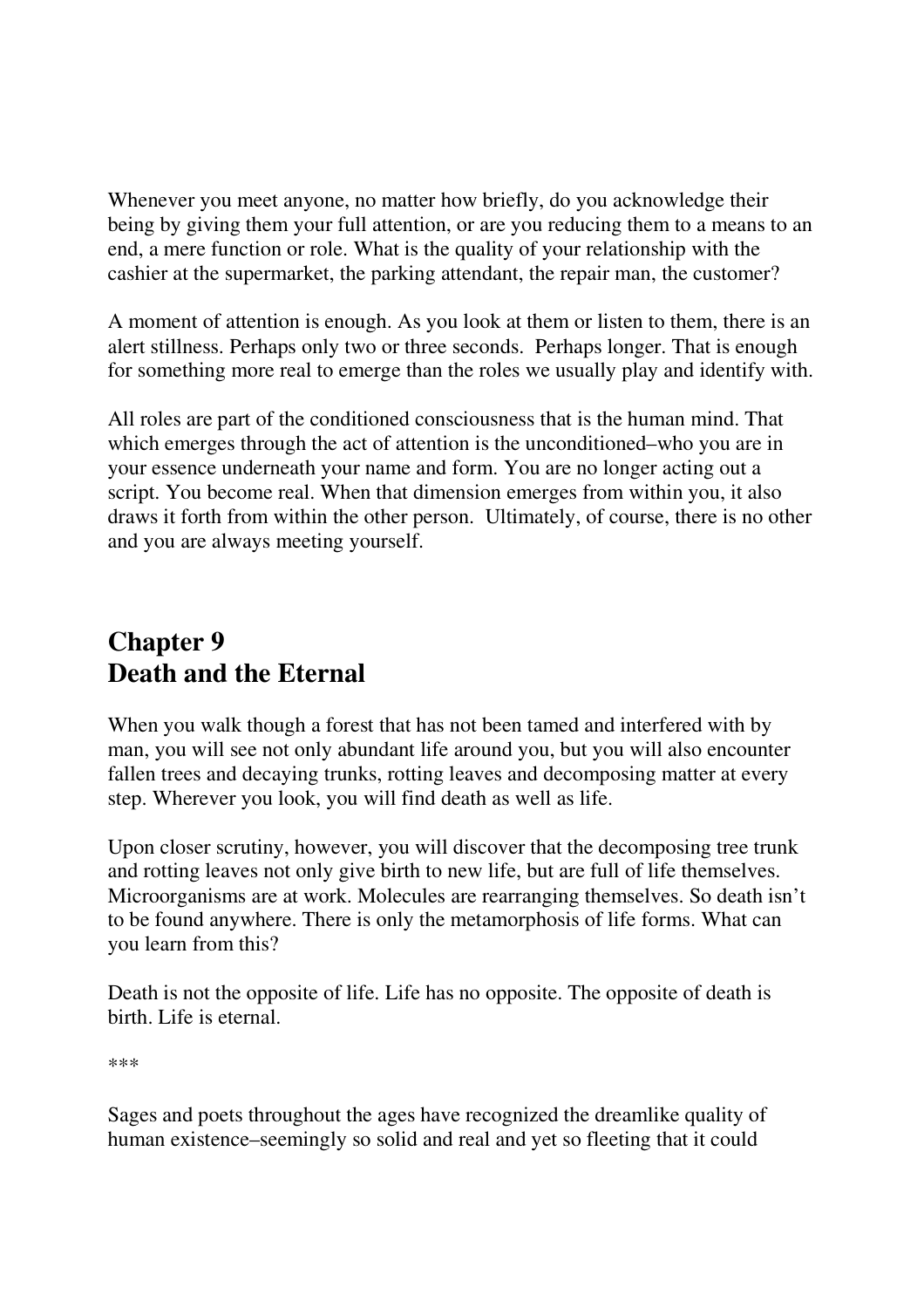dissolve at any moment.

At the hour of your death, the story of your life may, indeed, appear to you like a dream that is coming to an end. Yet even in a dream there must be an essence that is real. There must be a consciousness in which the dream happens; otherwise, it would not be.

That consciousness–does the body create it or does consciousness create the dream of body, the dream of somebody?

Why have most of those who went through a near-death experience lost their fear of death? Reflect upon this.

\*\*\*

Of course you know you are going to die, but that remains a mere mental concept until you meet death "in person" for the first time: through a serious illness or an accident that happens to you or someone close to you, or through the passing away of a loved one, death enters your life as the awareness of your own mortality.

Most people turn away from it in fear, but if you do not flinch and face the fact that your body is fleeting and could dissolve at any moment, there is some degree of disidentification, however slight, from your own physical and psychological form, the "me." When you see and accept the impermanent nature of all life forms, a strange sense of peace comes upon you.

Through facing death, your consciousness is freed to some extent from identification with form. This is why in some Buddhist traditions, the monks regularly visit the morgue to sit and meditate among the dead bodies.

There is still a widespread denial of death in Western cultures. Even old people try not to speak or think about it, and dead bodies are hidden away. A culture that denies death inevitably becomes shallow and superficial, concerned only with the external form of things. When death is denied, life loses its depth. The possibility of knowing who we are beyond name and form, the dimension of the transcendent, disappears from our lives because death is the opening into that dimension.

\*\*\*

People tend to be uncomfortable with endings, because every ending is a little death. That's why in many languages, the word for "good-bye" means "see you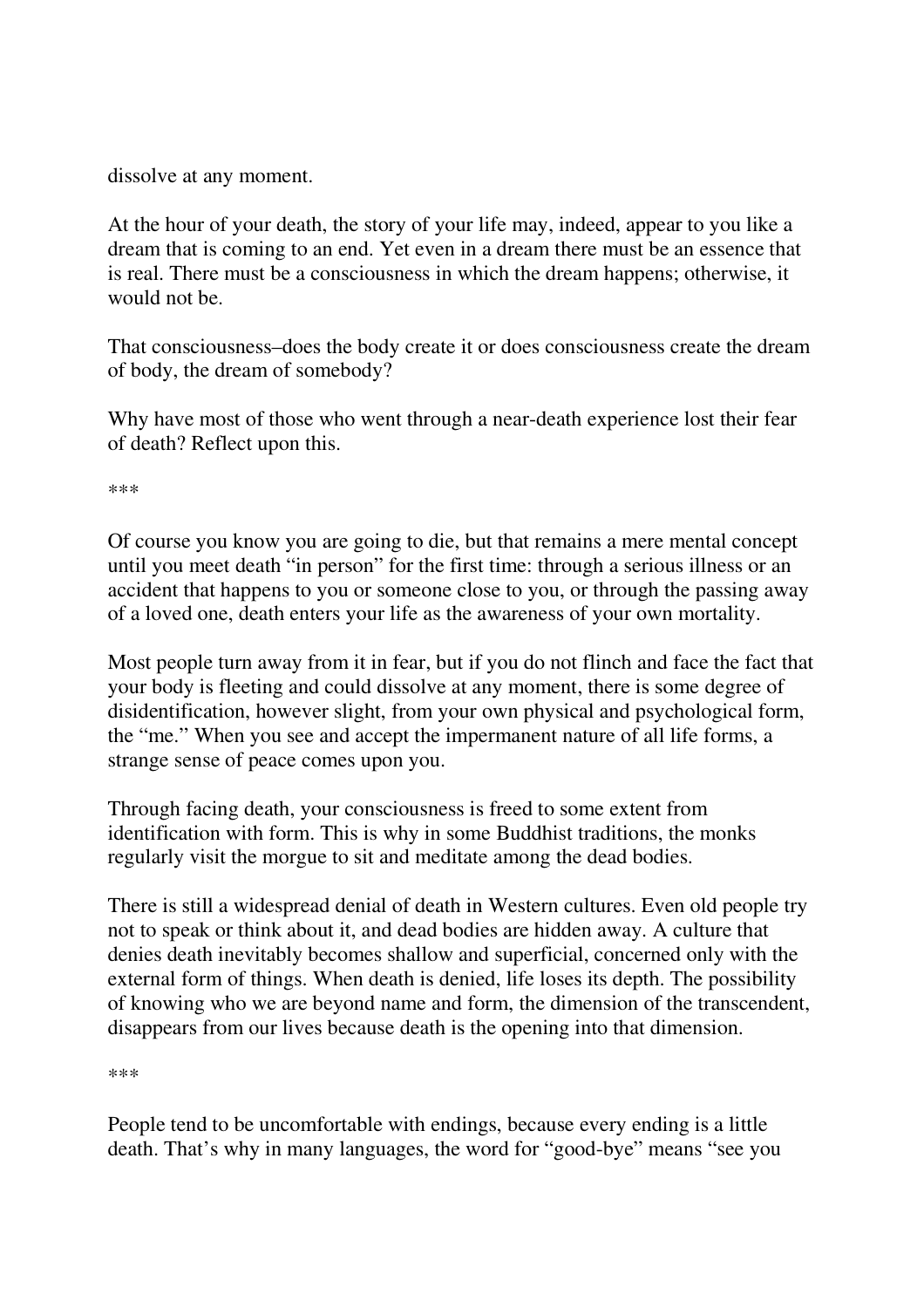again."

Whenever an experience comes to an end–a gathering of friends, a vacation, your children leaving home–you die a little death. A "form" that appeared in your consciousness as that experience dissolves. Often this leaves behind a feeling of emptiness that most people try hard not to feel, not to face.

If you can learn to accept and even welcome the endings in your life, you may find that the feeling of emptiness that initially felt uncomfortable turns into a sense of inner spaciousness that is deeply peaceful.

By learning to die daily in this way, you open yourself to Life.

\*\*\*

Most people feel that their identity, their sense of self, is something incredibly precious that they don't want to lose. That is why they have such fear of death.

It seems unimaginable and frightening that "I" could cease to exist. But you confuse that precious "I" with your name and form and a story associated with it. That "I" is no more than a temporary formation in the field of consciousness.

As long as that form identity is all you know, you are not aware that this preciousness is your own essence, your innermost sense of I Am, which is consciousness itself. It is the eternal in you–and that's the only thing you cannot lose.

\*\*\*

Whenever any kind of deep loss occurs in your life–such as loss of possessions, your home, a close relationship; or loss of your reputation, job, or physical abilities–something inside you dies. You feel diminished in your sense of who you are. There may also be a certain disorientation. "Without this...who am I?"

When a form that you had unconsciously identified with as part of yourself leaves you or dissolves, that can be extremely painful. It leaves a hole, so to speak, in the fabric of your existence.

When this happens, don't deny or ignore the pain or the sadness that you feel. Accept that it is there. Beware of your mind's tendency to construct a story around that loss in which you are assigned the role of victim. Fear, anger, resentment, or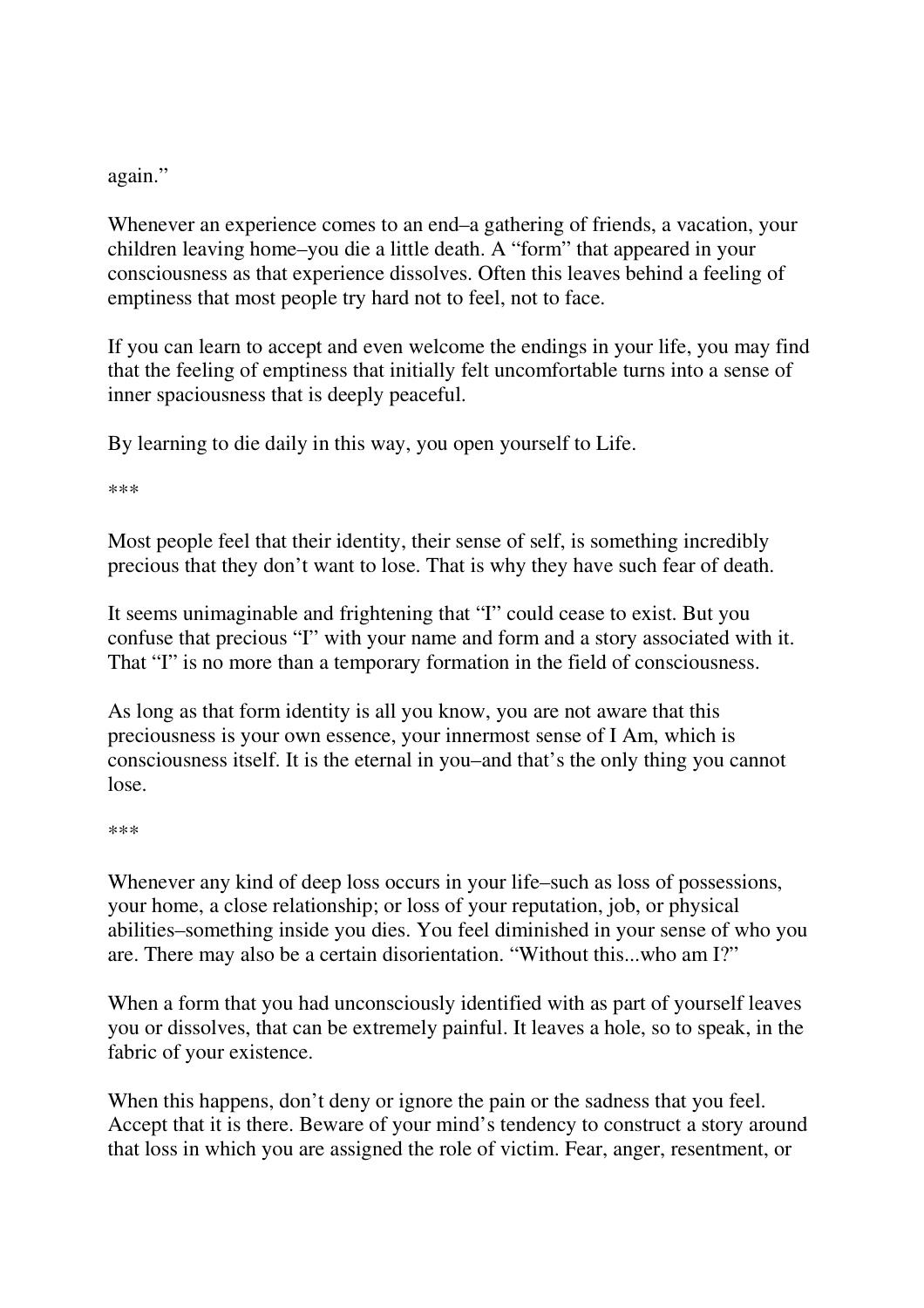self-pity are the emotions that go with that role. Then become aware of what lies behind those emotions as well as behind the mind-made story: that hole, that empty space. Can you face and accept that strange sense of emptiness? If you do, you may find that it is no longer a fearful place. You may be surprised to find peace emanating from it.

Whenever death occurs, whenever a life form dissolves, God, the formless and unmanifested, shines through the opening left by the dissolving form. That is why the most sacred thing in life is death. That is why the peace of God can come to you through the contemplation and acceptance of death.

\*\*\*

How short-lived every human experience is, how fleeting our lives. Is there anything that is not subject to birth and death, anything that is eternal?

Consider this: if there were only one color, let us say blue, and the entire world and everything in it were blue, then there would be no blue. There needs to be something that is not blue so that blue can be recognized; otherwise, it would not "stand out," would not exist.

In the same way, does it not require something that is not fleeting and impermanent for the fleetingness of all things to be recognized? In other words: if everything, including yourself, were impermanent, would you even know it? Does the fact that you are aware of and can witness the short-lived nature of all forms, including your own, not mean that there is something in you that is not subject to decay?

When you are twenty, you are aware of your body as strong and vigorous; sixty years later, you are aware of your body as weakened and old. Your thinking too may have changed from when you were twenty, but the awareness that knows that your body is young or old or that your thinking has changed has undergone no change. That awareness is the eternal in you–consciousness itself. It is the formless One Life. Can you lose It? No, because you are It.

\*\*\*

Some people become deeply peaceful and almost luminous just before they die, as if something is shining through the dissolving form.

Sometimes it happens that very ill or old people become almost transparent, so to speak, in the last few weeks, months, or even years of their lives. As they look at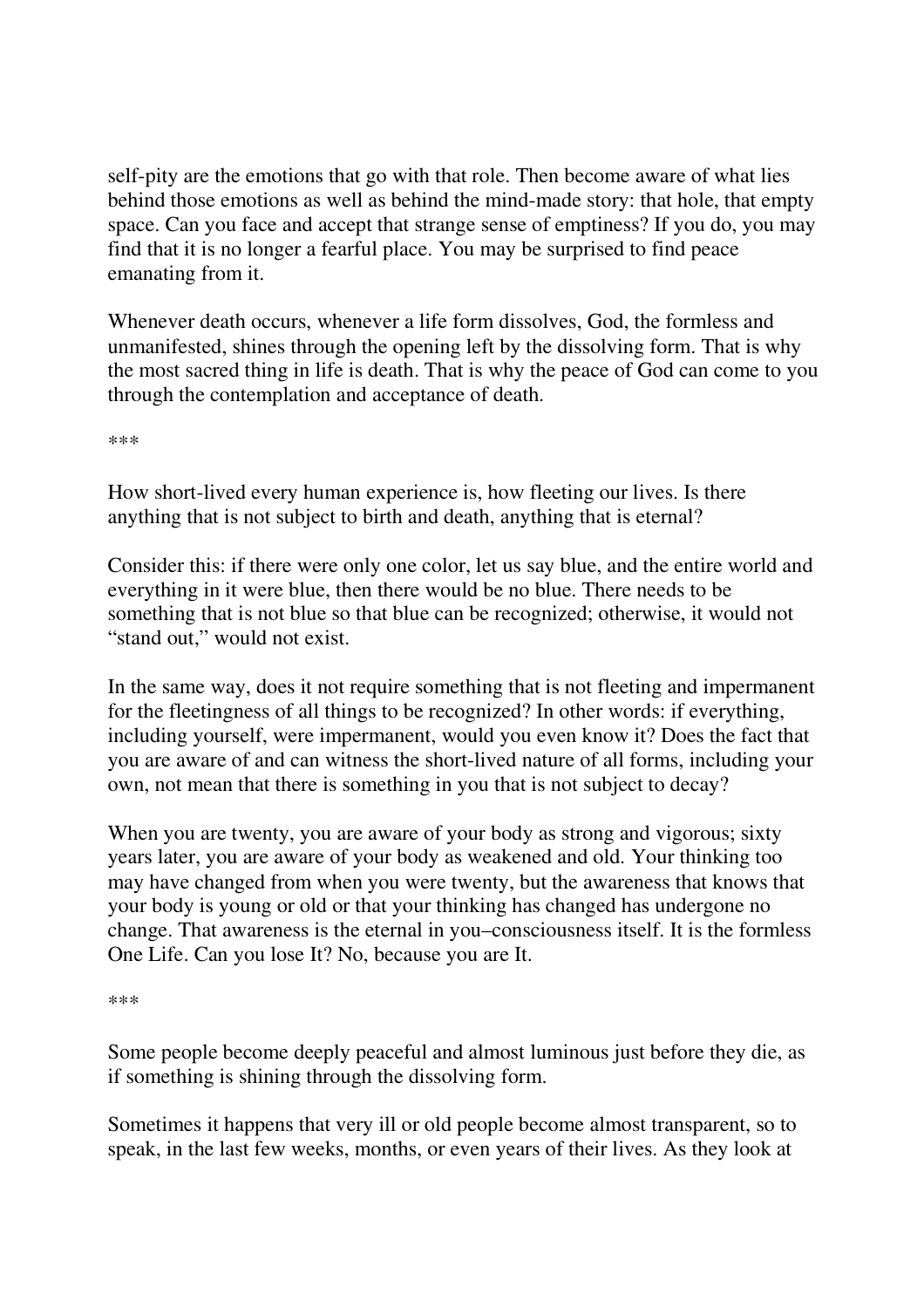you, you may see a light shining through their eyes. There is no psychological suffering left. They have surrendered and so the person, the mind-made egoic "me," has already dissolved. They have "died before they died" and found the deep inner peace that is the realization of the deathless within themselves.

#### \*\*\*

To every accident and disaster there is a potentially redemptive dimension that we are usually unaware of.

The tremendous shock of totally unexpected, imminent death can have the effect of forcing your consciousness completely out of identification with form. In the last few moments before physical death, and as you die, you then experience yourself as consciousness free of form. Suddenly, there is no more fear, just peace and a knowing that "all is well" and that death is only a form dissolving. Death is then recognized as ultimately illusory–as illusory as the form you had identified with as yourself.

#### \*\*\*

Death is not an anomaly or the most dreadful of all events as modern culture would have you believe, but the most natural thing in the world, inseparable from and just as natural as its other polarity–birth. Remind yourself of this when you sit with a dying person.

It is a great privilege and a sacred act to be present at a person's death as a witness and companion.

When you sit with a dying person, do not deny any aspect of that experience. Do not deny what is happening and do not deny your feelings. The recognition that there is nothing you can do may make you feel helpless, sad, or angry. Accept what you feel. Then go one step further: accept that there is nothing you can do, and accept it completely. You are not in control. Deeply surrender to every aspect of that experience, your feelings as well as any pain or discomfort the dying person may be experiencing. Your surrendered state of consciousness and the stillness that comes with it will greatly assist the dying person and ease their transition. If words are called for, they will come out of the stillness within you. But they will be secondary.

With the stillness comes the benediction: peace.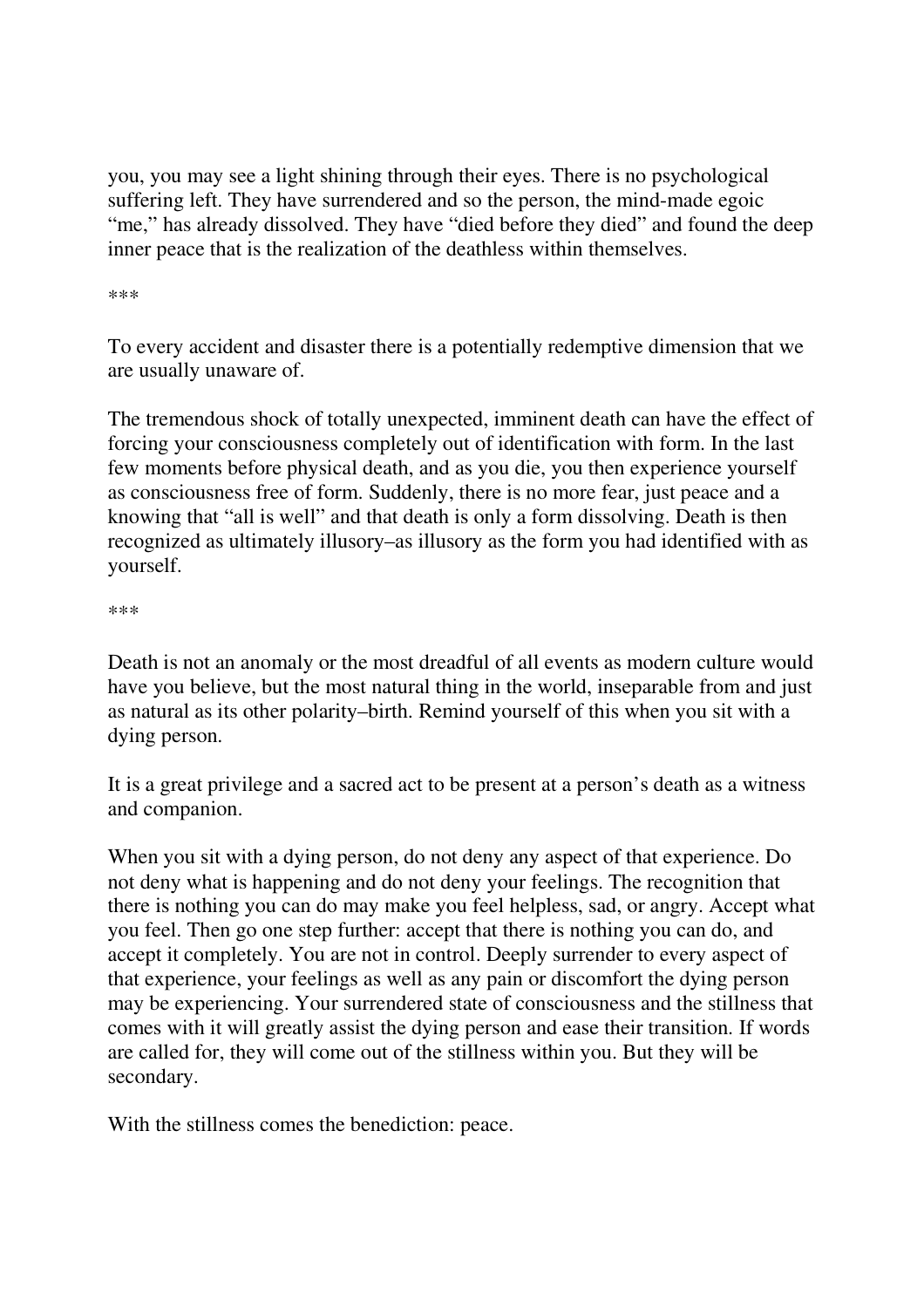## **Chapter 10 Suffering and the End of Suffering**

The interconnectedness of all things: Buddhists have always known it and physicists now confirm it. Nothing that happens is an isolated event, it only appears to be. The more we judge and label it, the more we isolate it.

 The wholeness of life becomes fragmented through our thinking. Yet the totality of life has brought this event about. It is part of the web of interconnectedness that is the cosmos. This means whatever is could not be otherwise.

 In most cases, we cannot begin to understand what role a seemingly senseless event may have within the totality of the cosmos but recognizing its inevitability within the vastness of the whole can be the beginning of an inner acceptance of what is and thus a realignment with the wholeness of life.

\*\*\*

True freedom and the end of suffering is living in such a way as if you had completely chosen whatever you feel or experience at this moment. This inner alignment with Now is the end of suffering.

\*\*\*

Is suffering really necessary. Yes and no. If you had not suffered as you have, there would be no depths to you as a human being–no humility, no compassion. You would not be listening to this now. Suffering cracks open the shell of ego. And then comes a point where it has served its purpose.

Suffering is necessary until you realize that it is unnecessary.

\*\*\*

Unhappiness needs a mind-made me with a story, the conceptual identity. It needs time, past and future. When you remove time from your unhappiness, what is it that remains? The "suchness" of this moment remains. It may be a feeling of heaviness of heaviness, agitation, tightness, anger or even nausea. That is not unhappiness and it is not a personal problem.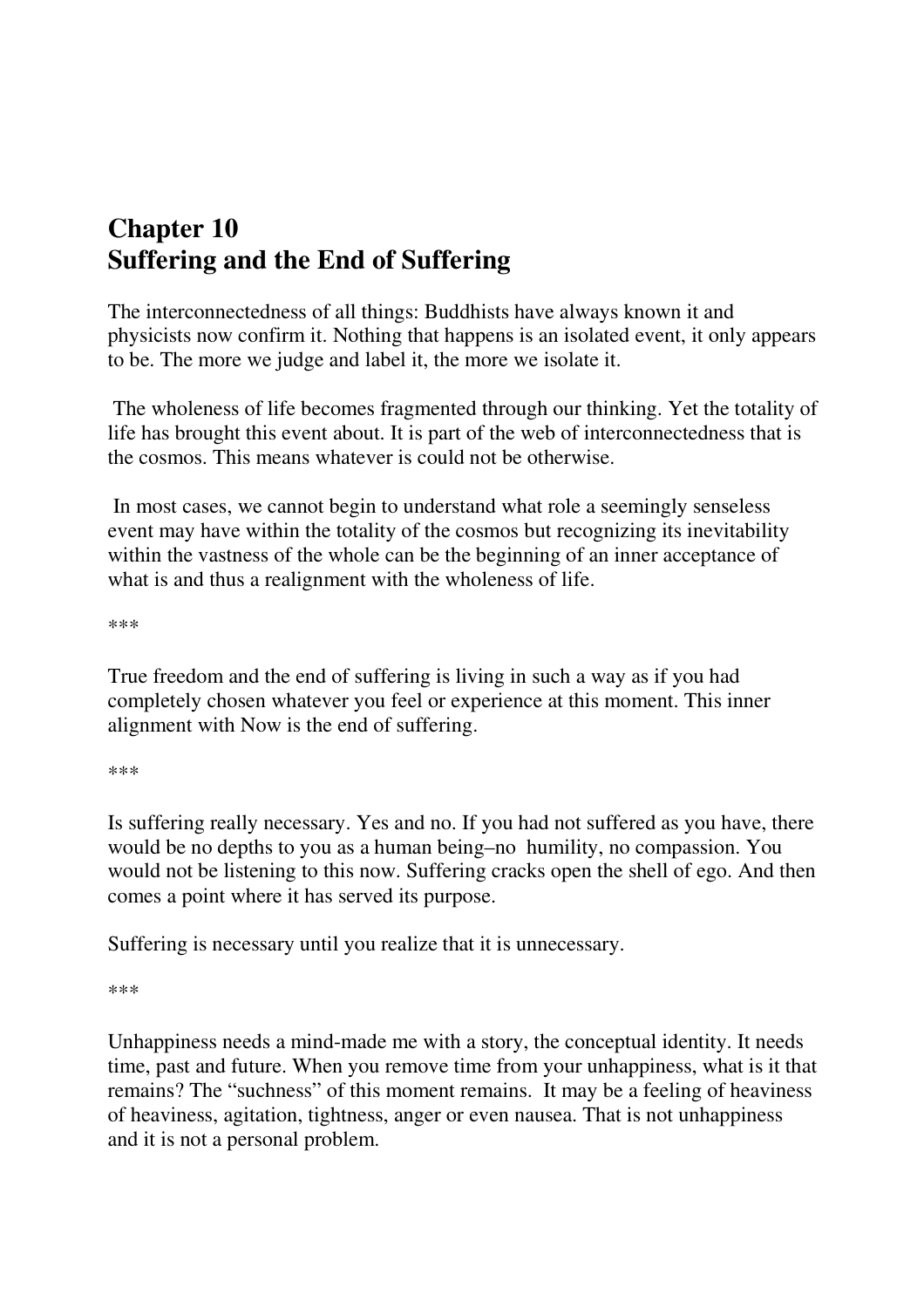There is nothing personal in human pain. It is simply an intense pressure or an intense energy you feel somewhere in the body. By giving it attention, the feeling doesn't turn into thinking and thus activate the unhappy me. See what happens when you just allow a feeling to be.

\*\*\*

Much suffering, much unhappiness arises when you take each thought that comes into your head for the truth. Situations don't make you unhappy. They may cause you physical pain, but they don't make you unhappy. Your thoughts make you unhappy. Your interpretations, the stories you tell yourself make you unhappy. "The thoughts I'm thinking right now make me unhappy." This realization breaks you unconscious identification with those thoughts.

\*\*\*

"What a miserable day." "He didn't have the decency to return my call." "She let me down." Little stores we tell ourselves and others, often in the form of complaints. They are unconsciously designed to enhance our always deficient sense of self through being right and making something or someone wrong. Being right places us in a position of imagined superiority and so strengthens our false sense of self, the ego. This also creates some kind of enemy. Yes, the ego needs enemies to define its boundary. And even the weather can serve that function. Through habitual mental judgment and emotional contraction you have a personalized reactive relationship to people and events in your life. These are all forms of selfcreated suffering but are not recognized as such because to the ego they are satisfying. The ego enhances itself through reactivity and conflict. How simple life would be without those stories. "It is raining." "He did not call." "I was there, she was not."

\*\*\*

When you are suffering, when you are unhappy, stay totally with what is now. Unhappiness or problems cannot survive in the Now.

\*\*\*

Suffering begins when you mentally name or label a situation in some way as undesirable or bad. You resent a situation and that resentment personalizes it and brings in the reactive me. Naming and labeling are habitual but that habit can be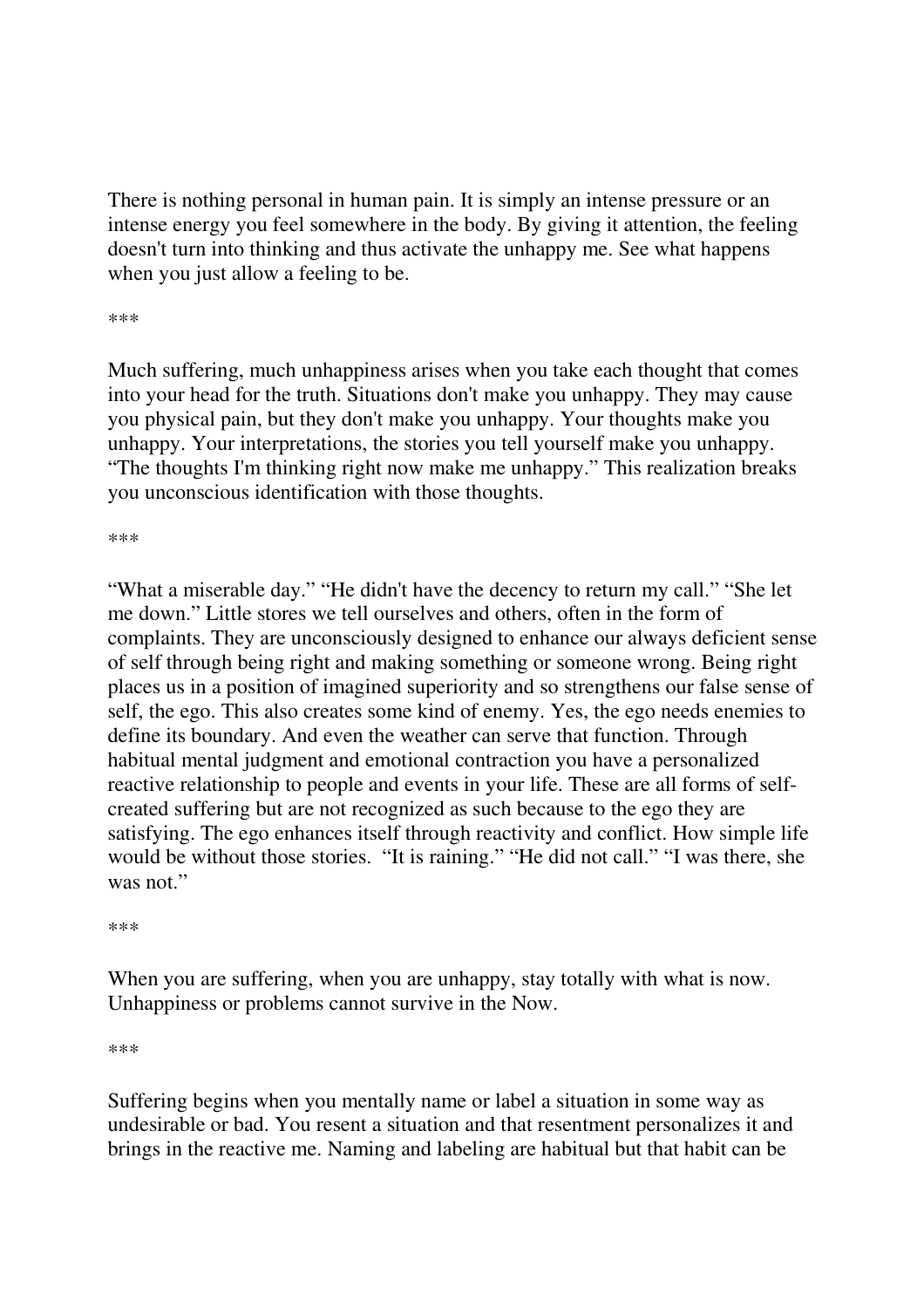broken. Start practicing not naming with small things. If you miss the plane, drop and break a cup, or slip and fall in the mud, can you refrain from naming the experience as bad or painful? Can you immediately accept the "isness" of that moment.

Naming something as bad causes an emotional contraction within you. when you let it be without naming it, enormous power is suddenly available to you. The contraction cuts you off from that power, the power of life itself.

\*\*\*

They ate the fruit of the tree of the knowledge of good and evil. Go beyond good and bad by refraining from mentally naming anything as good or bad. When you go beyond the habitual naming, the power of the universe moves through you. When you are in a nonreactive relationship to experiences, what you would have called bad before, often turns around quickly, if not immediately through the power of life itself. Watch what happens when you don't name an experience as bad and instead bring an inner acceptance, an inner "yes" to it, and so let it be as it is.

\*\*\*

Whatever your life situation is, how would you feel if you completely accepted it as it is, right now?

\*\*\*

There are many subtle and not so subtle forms of suffering that are so normal, they are usually not recognized as suffering and may even feel satisfying to the ego. Irritation, impatience, anger, having an issue with something or someone, resentment, complaining. You can learn to recognize all those forms of suffering as they happen and know at this moment I am creating suffering for myself.

If you are in the habit of creating suffering for yourself, you are probably creating suffering for others too. These unconscious mind patters tend to come to an end simply by making them conscious, by becoming aware of them as they happen. You cannot be conscious and create suffering for yourself.

\*\*\*

This is the miracle. behind every condition, person or situation that appears bad or evil, lies concealed a deeper good. That deeper good reveals itself to you, both